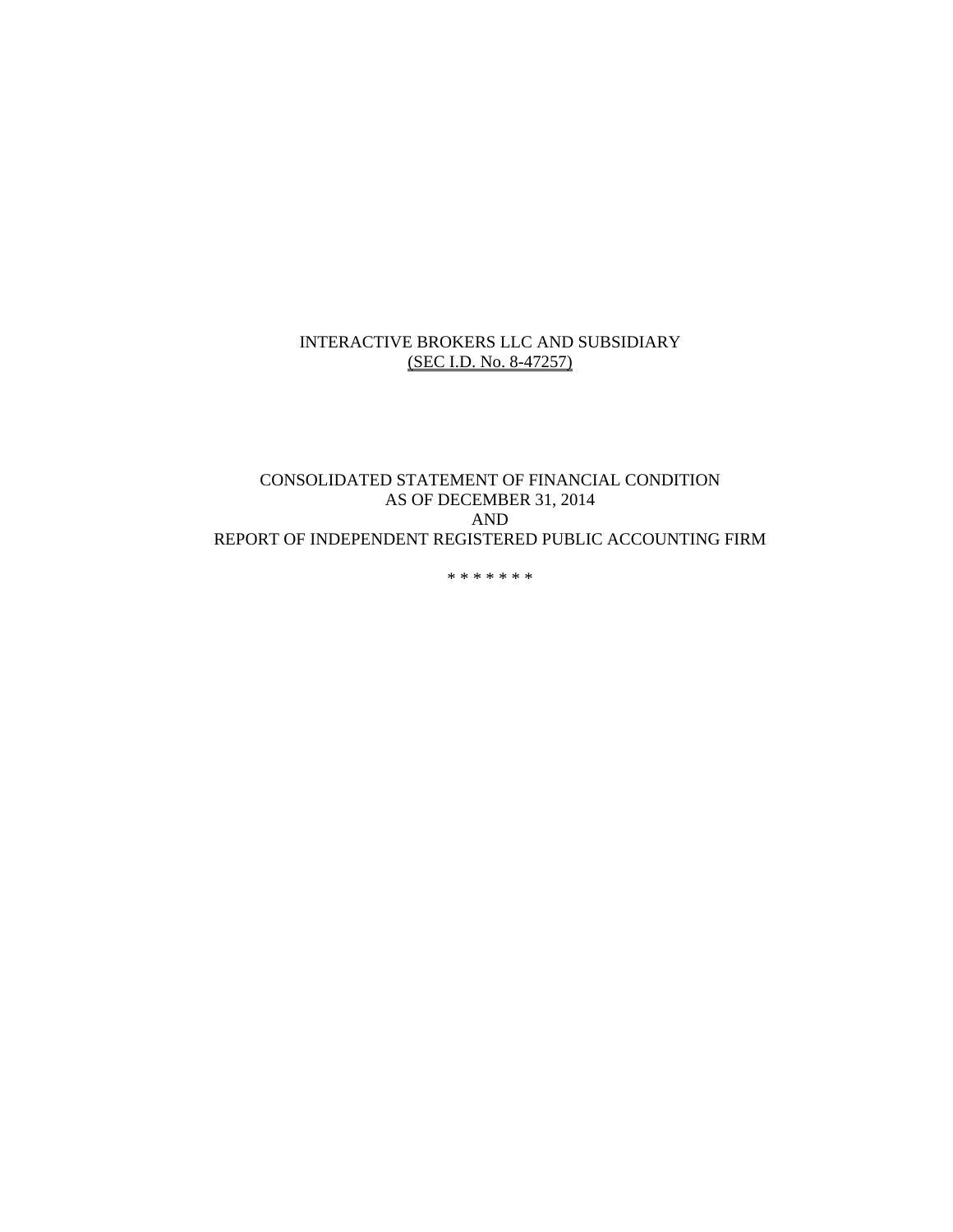# **INTERACTIVE BROKERS LLC AND SUBSIDIARY**

# **TABLE OF CONTENTS**

# **Page**

| Report of Independent Registered Public Accounting Firm    |        |
|------------------------------------------------------------|--------|
| Consolidated Statement of Financial Condition              |        |
| Notes to the Consolidated Statement of Financial Condition | $3-20$ |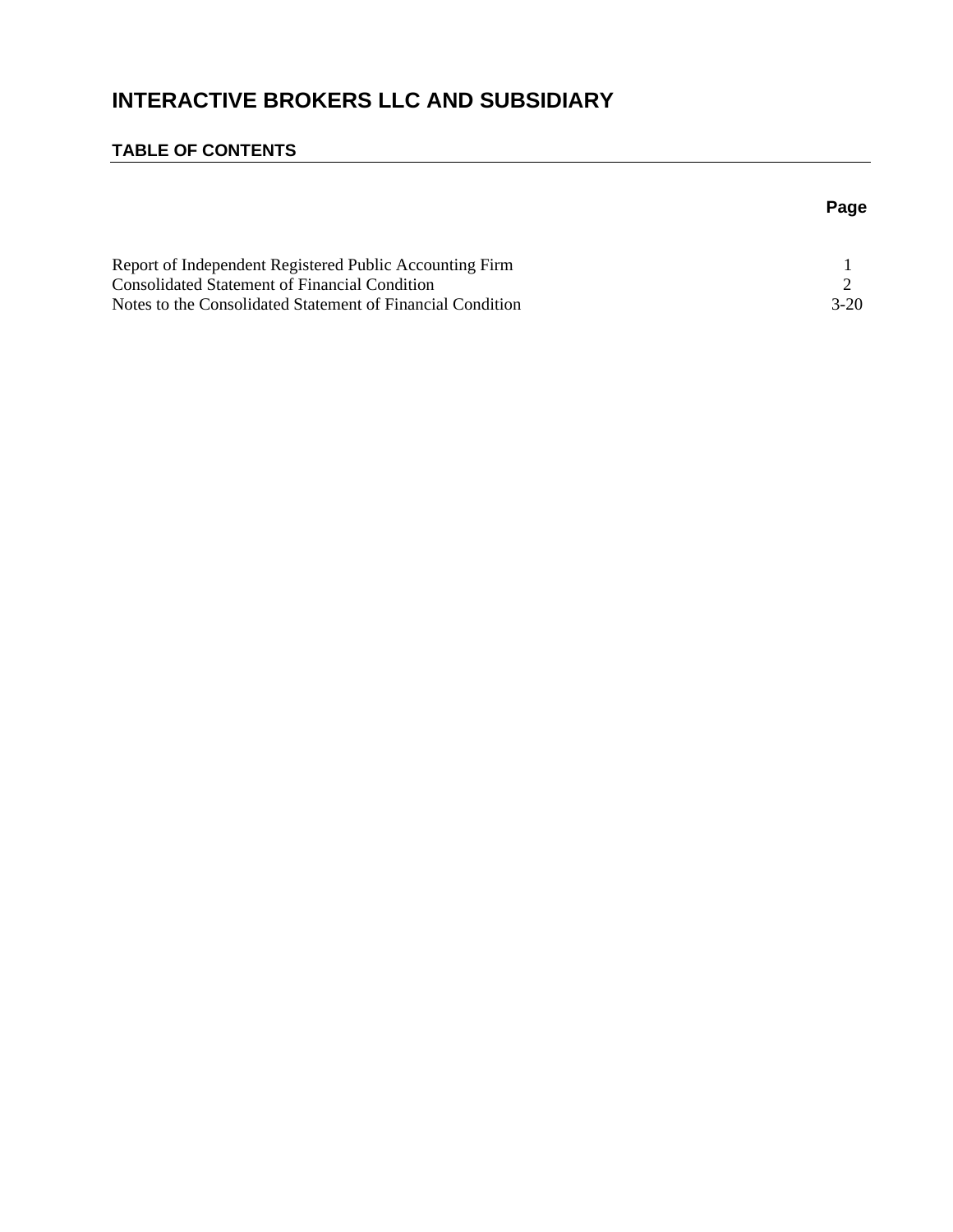

Deloitte & Touche LLP 30 Rockefeller Plaza New York, NY 10112-0015 **USA** 

Tel: +1 212 492 4000 Fax: +1 212 489 1687 www.deloitte.com

#### REPORT OF INDEPENDENT REGISTERED PUBLIC ACCOUNTING FIRM

To the Members of Interactive Brokers LLC Greenwich, CT

We have audited the accompanying consolidated statement of financial condition of Interactive Brokers LLC and subsidiary (the "Company") as of December 31, 2014. This consolidated financial statement is the responsibility of the Company's management. Our responsibility is to express an opinion on this financial statement based on our audit.

We conducted our audit in accordance with the standards of the Public Company Accounting Oversight Board (United States). Those standards require that we plan and perform the audit to obtain reasonable assurance about whether the consolidated financial statement is free of material misstatement. The Company is not required to have, nor were we engaged to perform, an audit of its internal control over financial reporting. Our audit included consideration of internal control over financial reporting as a basis for designing audit procedures that are appropriate in the circumstances, but not for the purpose of expressing an opinion on the effectiveness of the Company's internal control over financial reporting. Accordingly, we express no such opinion. An audit also includes examining, on a test basis, evidence supporting the amounts and disclosures in the consolidated financial statement, assessing the accounting principles used and significant estimates made by management, as well as evaluating the overall consolidated financial statement presentation. We believe that our audit provides a reasonable basis for our opinion.

In our opinion, such consolidated financial statement presents fairly, in all material respects, the financial position of Interactive Brokers LLC and subsidiary as of December 31, 2014, in conformity with accounting principles generally accepted in the United States of America.

Delotte & Torche UB

February 27, 2015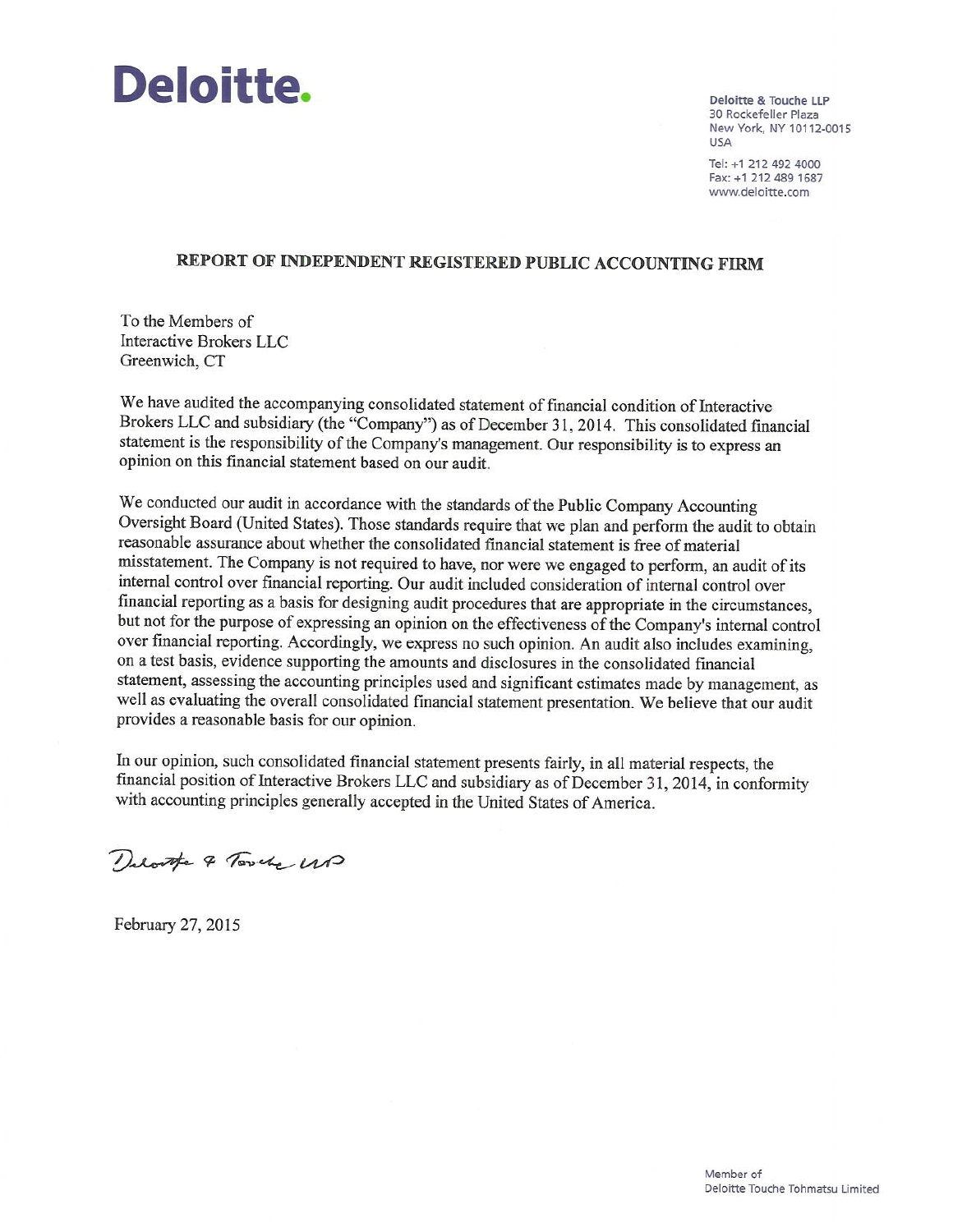# **INTERACTIVE BROKERS LLC AND SUBSIDIARY**

# **CONSOLIDATED STATEMENT OF FINANCIAL CONDITION As of December 31, 2014** *(Dollars in Thousands)*

| Assets:                                                       |               |
|---------------------------------------------------------------|---------------|
| Cash and cash equivalents                                     | \$<br>803,769 |
| Cash and securities - segregated for regulatory purposes      | 13,936,606    |
| Securities borrowed                                           | 3,518,400     |
| Securities purchased under agreements to resell               | 386,194       |
| Deposit with clearing organization                            | 2,000         |
| Other receivables:                                            |               |
| Customers (net of allowance for doubtful accounts of \$6,613) | 16,858,626    |
| Brokers, dealers and clearing organizations                   | 599,447       |
| <b>Affiliates</b>                                             | 19,263        |
| Interest                                                      | 32,168        |
| Other assets                                                  | 33,151        |
| <b>Total assets</b>                                           | \$36,189,624  |
| Liabilities:                                                  |               |
| Payable to customers                                          | \$30,154,055  |
| Securities loaned                                             | 2,608,882     |
| Securities sold under agreements to repurchase                | 171,224       |
| Other payables:                                               |               |
| Brokers, dealers and clearing organizations                   | 279,058       |
| Accounts payable, accrued expenses and other liabilities      | 33,676        |
| <b>Affiliates</b>                                             | 57,359        |
| Interest                                                      | 1,486         |
|                                                               | 33,305,740    |
| Members' capital                                              | 2,883,884     |
| Total liabilities and members' capital                        | \$36,189,624  |

See accompanying notes to the consolidated statement of financial condition.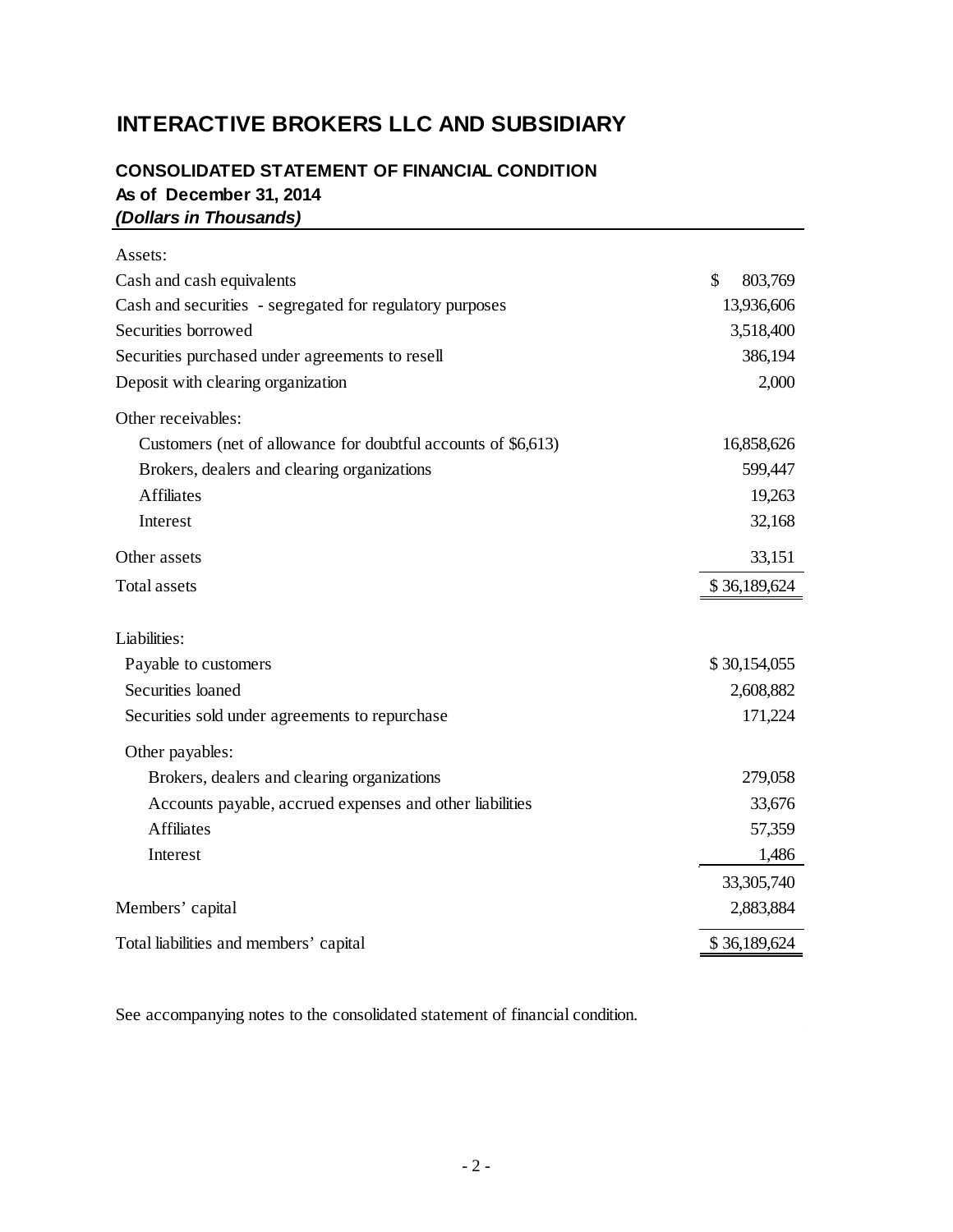## **1. ORGANIZATION AND NATURE OF BUSINESS**

Interactive Brokers LLC ("IBLLC"), together with its wholly-owned subsidiary (the "Company"), a Connecticut limited liability company, is a broker-dealer registered under the Securities Exchange Act of 1934 and is a member of the Financial Industry Regulatory Authority ("FINRA") and various securities and commodities exchanges. The Company is also a member of the National Futures Association ("NFA") and is registered with Commodity Futures Trading Commission ("CFTC") as a Futures Commission Merchant and a Foreign Exchange Dealer. The Company executes and clears securities and commodities transactions for customers. Certain transactions are cleared through other clearing brokers. Accordingly, the Company carries securities accounts for customers and is subject to the requirements of Rule 15c3-3 under the Securities Exchange Act of 1934 pertaining to the possession or control of customer-owned assets and reserve requirements. The Company carries customer commodities accounts and is subject to the segregation requirements of the Commodity Exchange Act. Pursuant to the Hong Kong Securities and Futures Commission ("SFC") client money segregation rules, IBLLC is required to ensure that all customer funds held in Hong Kong are segregated in Hong Kong. IBLLC is subject to the Uniform Net Capital Rule (Rule 15c3-1) under the Exchange Act and the CFTC's minimum financial requirements (Regulations 1.17 and 5.7).

The Company's wholly-owned subsidiary is Interactive Brokers Corp. ("IB Corp."), which is a broker-dealer registered with the Securities and Exchange Commission ("SEC") and is a member of the FINRA and the NFA.

The Company is 99.9% owned by IBG LLC, ("IBG LLC" or "the Group"), a Connecticut limited liability company. In addition to the Company, the Group is comprised of several Operating Companies (Note 7). The Group is consolidated into Interactive Brokers Group, Inc. ("IBG, Inc.").

## **2. SIGNIFICANT ACCOUNTING POLICIES**

#### *Basis of Presentation*

This consolidated statement of financial condition is presented in U.S. dollars and has been prepared pursuant to accounting standards generally accepted in the United States of America ("U.S. GAAP") promulgated in the FASB Accounting Standards Codification ("ASC" or the "Codification").

## *Principles of Consolidation*

The consolidated statement of financial condition includes the accounts of the Company and its wholly-owned subsidiary. The Company's policy is to consolidate all entities of which it owns more than 50% unless it does not have control. All inter-company balances and transactions have been eliminated.

At December 31, 2014, \$29,781 of assets and \$15,123 of liabilities were attributable to a consolidated subsidiary. The stockholder's equity of this subsidiary was \$14,658 at December 31, 2014.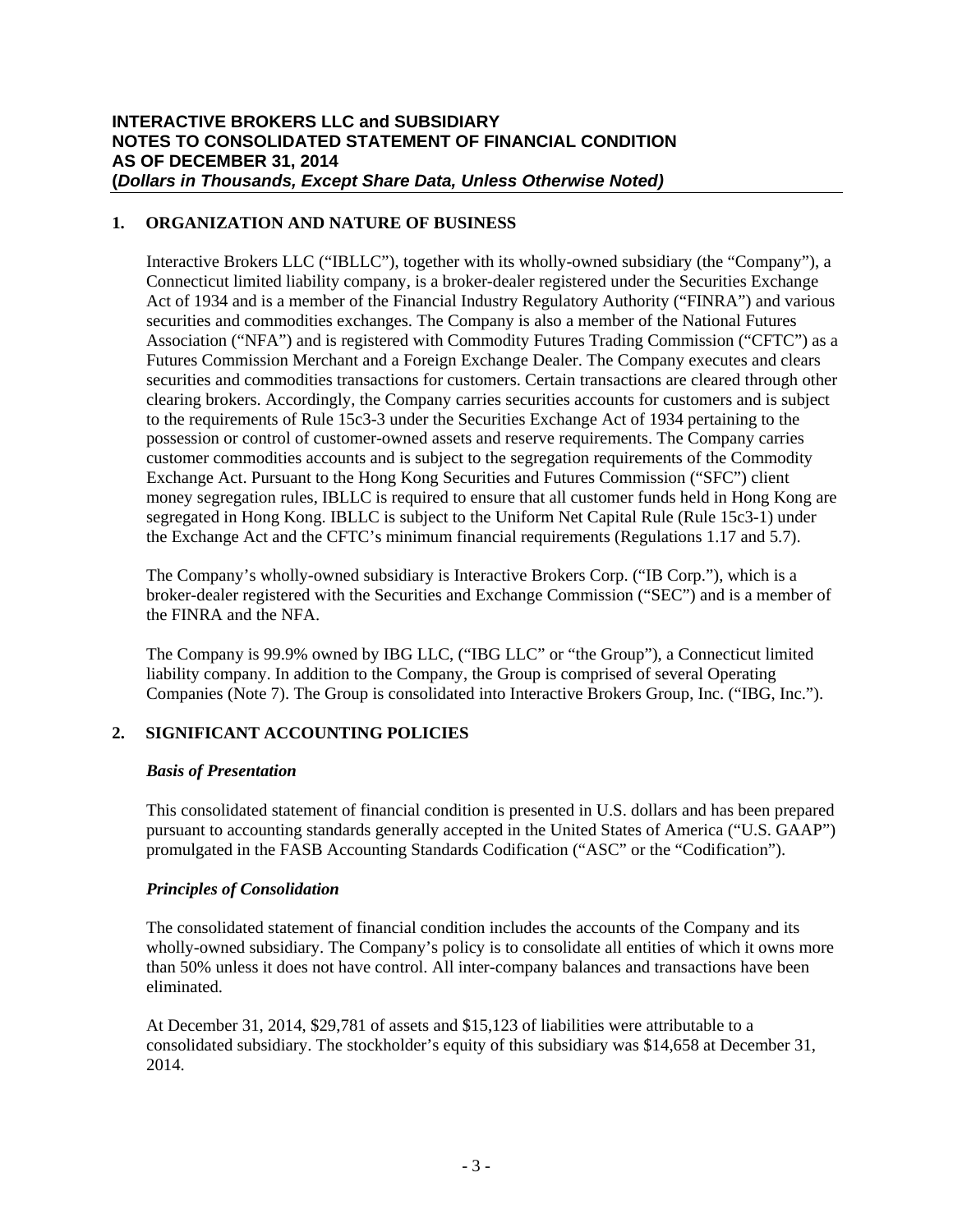## *Use of Estimates*

The preparation of financial statements in conformity with U.S. GAAP requires management to make estimates and assumptions that affect the reported amounts and disclosures in the consolidated statement of financial condition and accompanying notes. These estimates and assumptions are based on judgment and the best available information at the time. Therefore, actual results could differ materially from those estimates. Such estimates include the allowance for doubtful accounts, compensation accruals, current and deferred income taxes, and estimated contingency reserves.

## *Fair Value*

Substantially all of the Company's assets and liabilities, including financial instruments, were carried at fair value based on published market prices and were marked to market, or are assets and liabilities which are short-term in nature and are carried at amounts that approximate fair value.

The Company applies the fair value hierarchy of ASC 820, *Fair Value Measurement*, to prioritize the inputs to valuation techniques used to measure fair value. The hierarchy gives the highest priority to unadjusted quoted prices in active markets for identical assets and liabilities and the lowest priority to unobservable inputs. The three levels of the fair value hierarchy are:

| Level 1 | Unadjusted quoted prices in active markets that are accessible at the |
|---------|-----------------------------------------------------------------------|
|         | measurement date for identical, unrestricted assets or liabilities;   |

- Level 2 Quoted prices in markets that are not considered to be active or financial instruments for which all significant inputs are observable, either directly or indirectly; and
- Level 3 Prices or valuations that require inputs that are both significant to fair value measurement and unobservable.

Level 1 financial instruments, which are valued using quoted market prices as published by exchanges and clearing houses or otherwise broadly distributed in active markets, include U.S. government obligations which are included in cash and securities – segregated for regulatory purposes and in deposit with clearing organization in the consolidated statement of financial condition.

Currency spot and forward contracts, which are valued using broadly distributed bank and broker prices, and which are included in receivables from and payables to brokers, dealers, and clearing organizations, are classified as Level 2 financial instruments as such instruments are not exchange-traded.

#### *Stock-Based Compensation*

The Company follows ASC 718, Compensation – Stock Compensation, to account for its participation in the IBG, Inc. stock-based compensation plans. ASC 718 requires all share-based payments to employees to be recognized in the financial statement using a fair value-based method. Grants, which are denominated in U.S. dollars, are communicated to employees in the year of grant, thereby establishing the fair value of each grant. The fair value of awards granted to employees are generally expensed as follows: 50% in the year of grant in recognition of plan forfeiture provisions (described below) and the remaining 50% over the related vesting period utilizing the "graded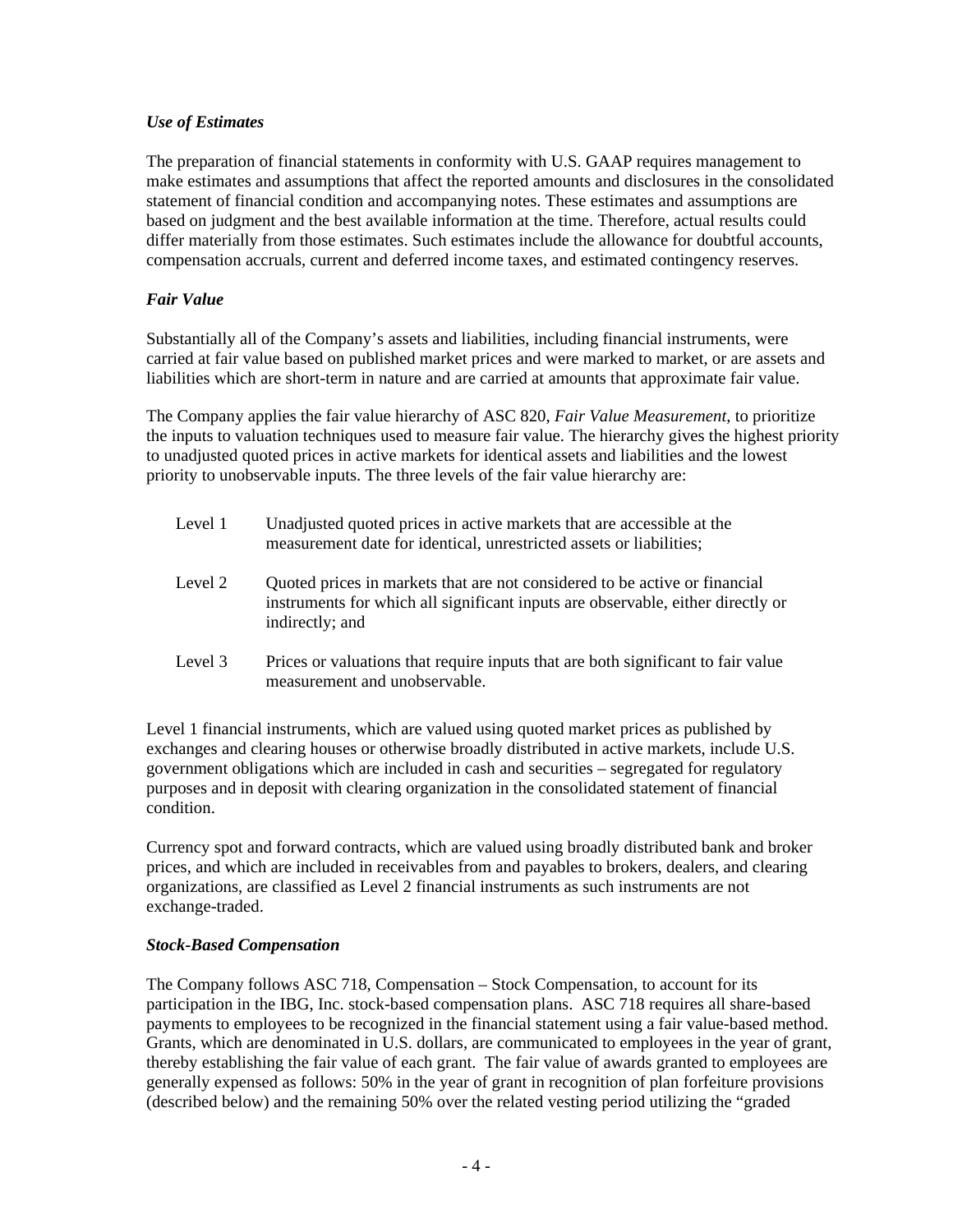vesting" method permitted under ASC 718-10. In the case of "retirement eligible" employees (those employees older than 59), 100% of awards are expensed when granted.

Awards granted under the stock-based compensation plans are subject to forfeiture in the event an employee ceases employment with the Company. The plans provide that employees who discontinue employment with the Company without cause and continue to meet the terms of the plans' postemployment provisions will forfeit 50% of unvested previously granted awards unless the employee is over the age of 59, in which case the employee would be eligible to receive 100% of unvested awards previously granted.

## *Cash and Cash Equivalents*

The Company considers all highly liquid investments, with maturities of three months or less, that are not segregated and deposited for regulatory purposes or to meet margin requirements at clearing houses to be cash equivalents.

### *Cash and Securities — Segregated for Regulatory Purposes*

As a result of customer activities, the Company is obligated by rules mandated by its primary regulators to segregate or set aside cash or qualified securities to satisfy such regulations, which regulations have been promulgated to protect customer assets. Securities segregated for regulatory purposes consisted of U.S. Treasury Securities of approximately \$6.7 billion at December 31, 2014, and securities purchased under agreements to resell in the amount of \$3.9 billion as of December 31, 2014, which amounts approximate fair value.

## *Securities Borrowed and Securities Loaned*

Securities borrowed and securities loaned are recorded at the amount of cash collateral advanced or received. Securities borrowed transactions require the Company to provide the counterparties with collateral in the form of cash. With respect to securities loaned, the Company receives collateral in the form of cash in an amount generally in excess of the fair value of the securities loaned. The Company monitors the market value of securities borrowed and loaned on a daily basis, with additional collateral obtained or refunded as permitted contractually. The Company does not net, in the consolidated statement of financial condition, securities borrowed and securities loaned entered into with the same counterparty.

### *Securities Purchased Under Agreements to Resell and Securities Sold Under Agreements to Repurchase*

Securities purchased under agreements to resell are treated as collateralized financing transactions, are recorded at contract value, which approximates fair value. To ensure that the fair value of the underlying collateral remains sufficient, this collateral is valued daily with additional collateral obtained or excess collateral returned, as permitted under contractual provisions. The Company does not net, in the consolidated statement of financial condition, securities purchased under agreements to resell transactions and securities sold under agreements to repurchase transactions entered into with the same counterparty.

#### *Deposit with Clearing Organization*

Deposit with clearing organization consists of securities which have been placed with a clearing organization in the normal course of business. These securities consisted of U.S. Treasury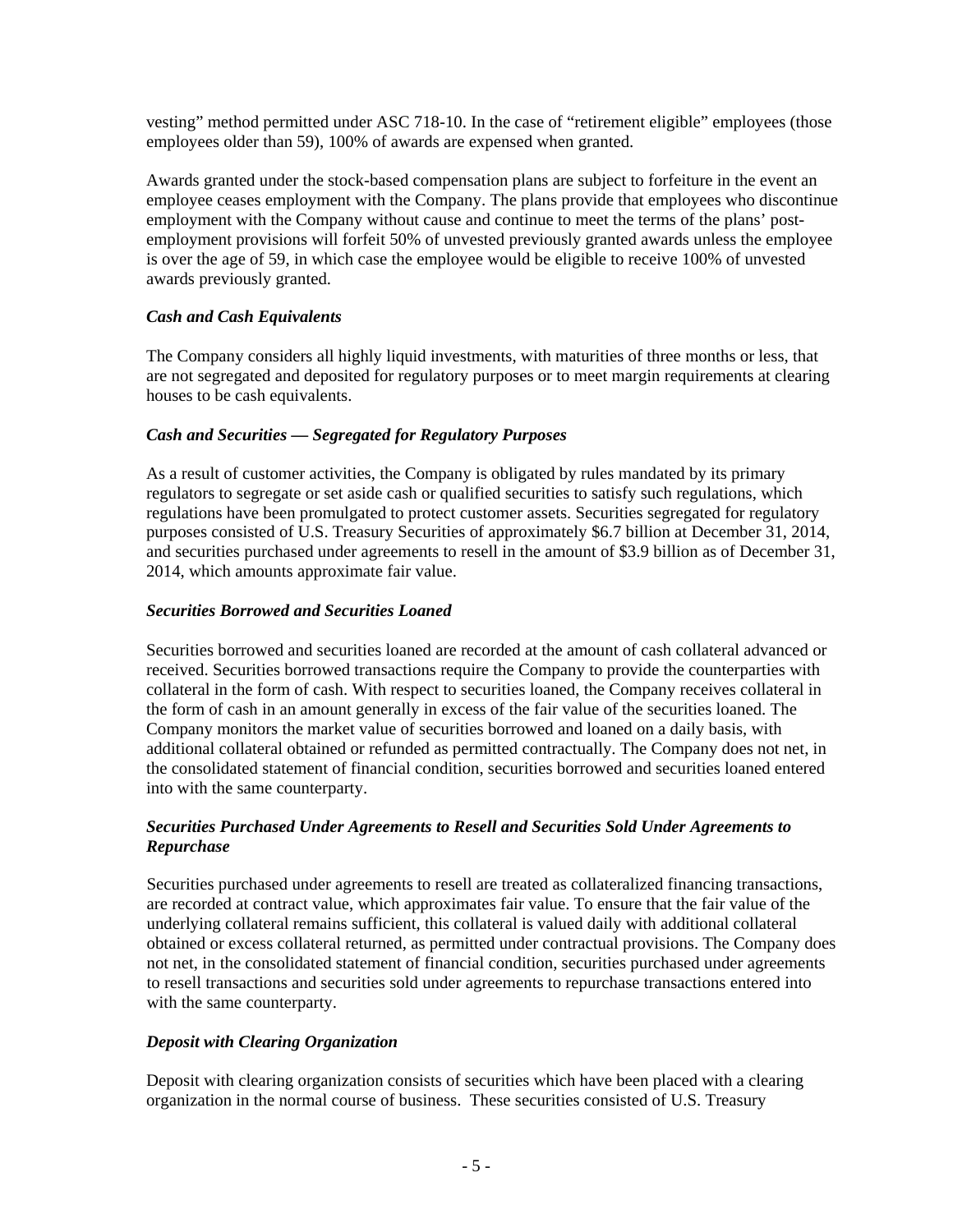Securities, carried at fair value. At December 31, 2014, the Company had \$2,000 in U.S. Treasury Bills that were pledged with the Company's clearing organization.

### *Currency Spot and Forward Contracts*

The Company enters into currency forward contracts for customer funds denominated in foreign currencies to obtain U.S. dollars, with a locked-in rate of return, to make bank deposits denominated in U.S. dollars to satisfy regulatory segregation requirements and on behalf of its affiliates. A currency forward contract is an agreement to exchange a fixed amount of one currency for a specified amount of a second currency at the outset and at completion of the swap term. Interest rate differences, between currencies, are captured in the contractual swap rates. The Company also executes currency spot contracts on behalf of its customers and affiliates. These currency spot and forward transactions are recorded on a trade date basis at fair value based on quoted market prices. Included in the receivables from, and in payables to brokers, dealers and clearing organizations are \$7,411 and \$22,743, respectively, which represent unsettled amounts of currency spot and forward contracts at December 31, 2014.

### *Customer Receivables and Payables*

Customer securities transactions are recorded on a settlement date basis and customer commodities transactions are recorded on a trade date basis. Receivables from and payables to customers include amounts due on cash and margin transactions, including futures contracts transacted on behalf of customers. Securities owned by customers, including those that collateralize margin loans or other similar transactions, are not reflected on the consolidated statement of financial condition.

Receivables from institutional non-cleared customers and payables for execution and clearing fees and expenses are recorded as fees receivables and fees payable, which are included in other assets and accounts payable, accrued expenses and other liabilities on the consolidated statement of financial condition, respectively.

#### *Receivables from and Payables to Brokers, Dealers and Clearing Organizations*

Receivables and payables to brokers, dealers and clearing organizations include net receivables and payables from unsettled trades, including amounts related to futures contracts executed on behalf of customers, amounts receivable for securities not delivered by the Company to the purchaser by the settlement date ("fails to deliver") and cash margin deposits. Payables to brokers, dealers and clearing organizations include amounts payable for securities not received by the Company from a seller by the settlement date ("fails to receive").

#### *Property and Equipment*

Property and equipment, which is included in other assets in the consolidated statement of financial condition, consists of computer equipment, computer software, leasehold improvements and office furniture and equipment.

Property and equipment are recorded at historical cost, less accumulated depreciation and amortization. Additions and improvements that extend the lives of assets are capitalized, while expenditures for repairs and maintenance are expensed as incurred. Depreciation and amortization are computed using the straight-line method. Equipment is depreciated over the estimated useful lives of the assets, while leasehold improvements are amortized over the lesser of the estimated economic useful life of the asset or the term of the lease. Computer equipment is depreciated over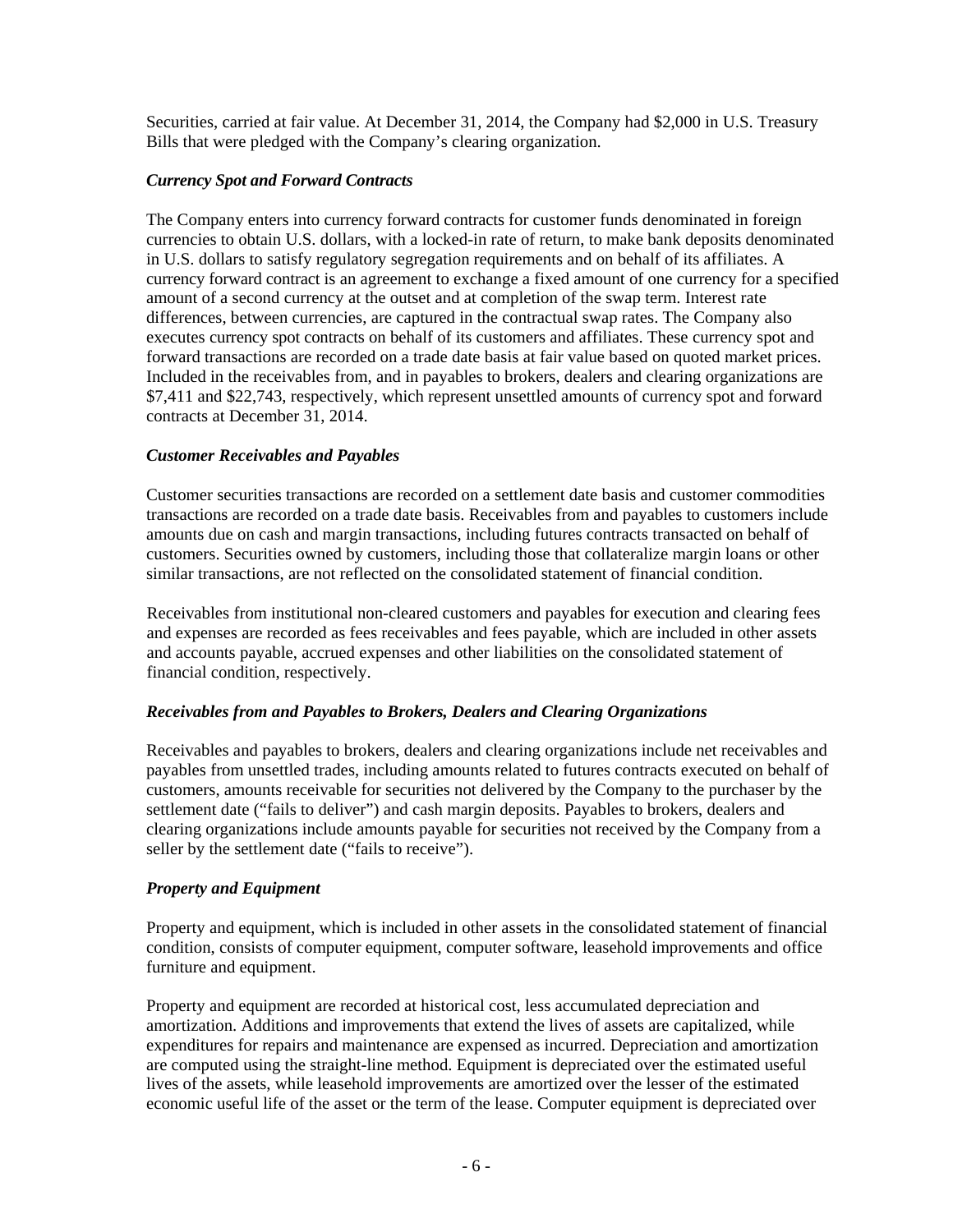three to five years and office furniture and equipment are depreciated over five to seven years. Qualifying costs for software are capitalized and amortized over the lesser of the expected useful life of the software or three years.

## *Foreign Currency*

Foreign currency denominated assets and liabilities are translated into U.S. dollars at the year-end exchange rates.

#### *Income Taxes*

The Company accounts for income taxes in accordance with ASC 740, *Income Taxes.* The Company's income tax expense, deferred tax assets and liabilities, and reserves for unrecognized tax benefits are based on enacted tax laws and reflect management's best assessment of estimated future taxes to be paid. IBLLC operates as a limited liability company which is treated as a partnership for U.S. federal tax purposes. Accordingly, IBLLC is not subject to federal income taxes in the United States. IB Corp. is subject to income taxes in the United States.

Deferred income tax assets and liabilities arise from temporary differences between the tax and financial statement recognition of the underlying assets and liabilities. In evaluating our ability to recover our deferred tax assets within the jurisdiction from which they arise, we consider all available positive and negative evidence, including scheduled reversals of deferred tax liabilities, projected future taxable income, tax-planning strategies, and results of recent operations. In projecting future taxable income, we begin with historical results and incorporate assumptions including the amount of future state, federal and pretax operating income, the reversal of temporary differences, and the implementation of feasible and prudent tax-planning strategies. These assumptions require significant judgment about the forecasts of future taxable income and are consistent with the plans and estimates we are using to manage the underlying businesses. In evaluating the objective evidence that historical results provide, we consider three years of cumulative operating income.

ASC 740 provides that a tax benefit from an uncertain tax position may be recognized when it is more likely than not that the position will be sustained upon examination, including resolutions of any related appeals or litigation processes, on the basis of the technical merits. ASC 740 also provides guidance on measurement, derecognition, classification, interest and penalties, accounting in interim periods, disclosure, and transition.

The Company records tax liabilities in accordance with ASC 740 and adjusts these liabilities when management's judgment changes as a result of the evaluation of new information not previously available. Because of the complexity of some of these uncertainties, the ultimate resolution may result in a payment that is different from our current estimate of the tax liabilities.

#### *Recently Issued Accounting Pronouncements*

Following is a summary of recently issued FASB Accounting Standards Updates ("ASUs") that have affected or may affect the Company's consolidated statement of financial condition: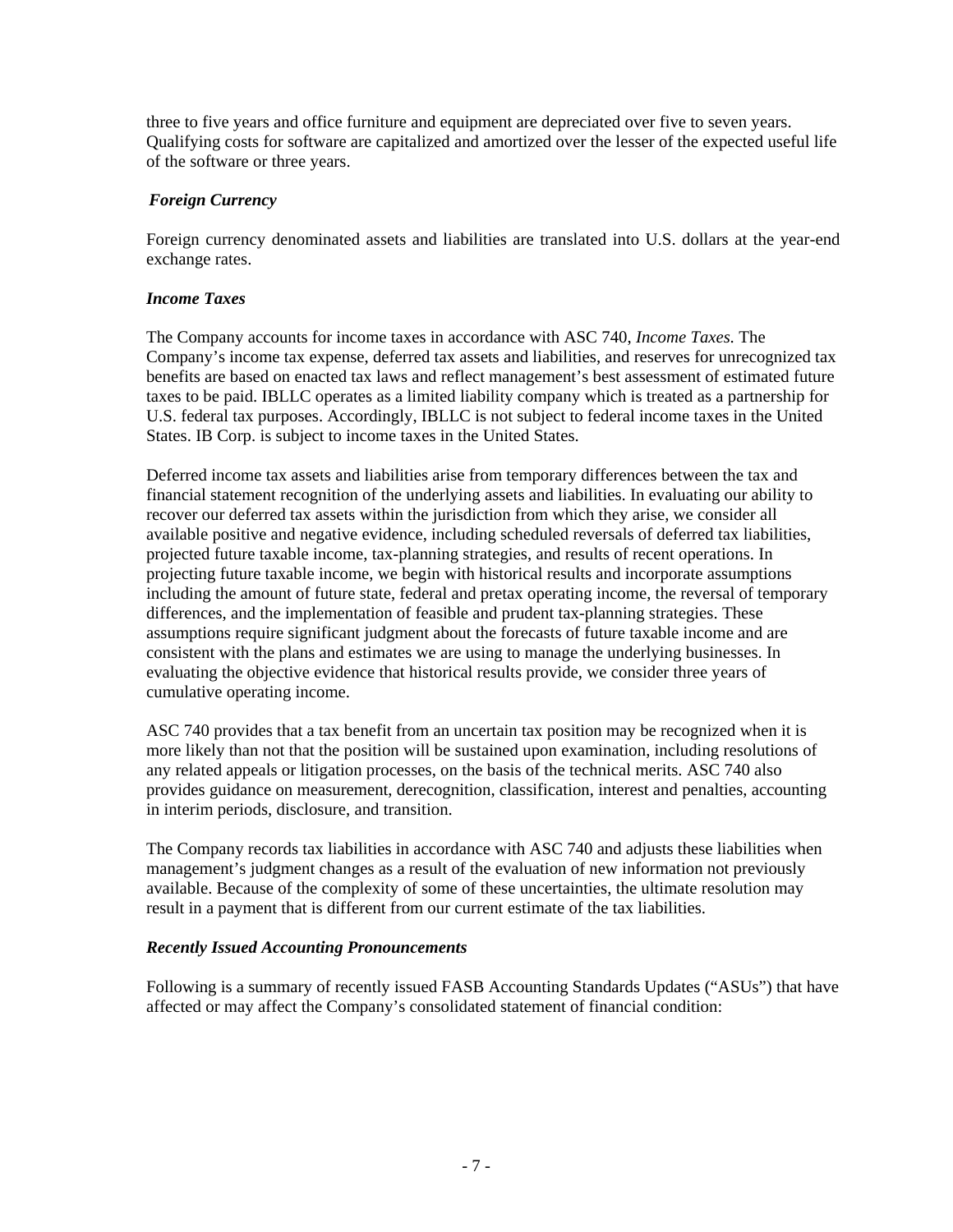|             | Affects                                                                                                                                                                                                                                             | Status                                                                                                               |
|-------------|-----------------------------------------------------------------------------------------------------------------------------------------------------------------------------------------------------------------------------------------------------|----------------------------------------------------------------------------------------------------------------------|
| ASU 2013-05 | <i>Foreign Currency Matters (Topic 830)</i> : Parent's Accounting<br>for the Cumulative Translation Adjustment upon Derecognition<br>of Certain Subsidiaries or Groups of Assets within a Foreign<br>Entity or of an Investment in a Foreign Entity | Effective for fiscal periods beginning on<br>or after December 15, 2013                                              |
| ASU 2014-06 | <b>Technical Corrections and Improvements to Glossary Terms</b>                                                                                                                                                                                     | Effective on issuance in March 2014.                                                                                 |
| ASU 2014-08 | Presentation of Financial Statements (Topic 205) and<br>Property, Plant, and Equipment (Topic 360): Reporting<br>Discontinued Operations and Disclosures of Disposals of<br>Components of an Entity                                                 | Effective for annual periods and interim<br>periods within those annual periods<br>beginning after December 15, 2014 |
| ASU 2014-09 | Revenue from Contracts with Customers (Topic 606)                                                                                                                                                                                                   | Effective for fiscal periods beginning on<br>or after December 15, 2016                                              |
| ASU 2014-11 | Transfers and Servicing (Topic 860): Repurchase-to-Maturity<br>Transactions, Repurchase Financings, and Disclosures                                                                                                                                 | Effective for the first interim or annual<br>period beginning after December 15, 2014                                |
| ASU 2014-15 | Going Concern (Subtopic 205-40): Disclosure of<br>Uncertainties about an Entity's Ability to Continue as a<br>Going Concern                                                                                                                         | Effective for the first interim or annual<br>period ending after December 15, 2016                                   |

Adoption of those ASUs that became effective during 2014 and 2015, prior to the issuance of the Company's consolidated statement of financial condition, did not have a material effect on the consolidated statement of financial condition.

### **3. TRADING ACTIVITIES AND RELATED RISKS**

The Company's trading activities are comprised of providing securities brokerage services. Trading activities expose the Company to market and credit risks. These risks are managed in accordance with established risk management policies and procedures. To accomplish this, management has established a risk management process that includes:

- A regular review of the risk management process by the executive management as part of their oversight role;
- Defined risk management policies and procedures supported by a rigorous analytic framework; and
- Articulated risk tolerance levels as defined by executive management that are regularly reviewed to ensure that the Company's risk-taking is consistent with its business strategy, capital structure, and current and anticipated market conditions.

#### *Market Risk*

The Company is exposed to various market risks. Exposures to market risks arise from foreign currency exchange rate fluctuations and changes in interest rates. The following discussion describes the types of market risk faced: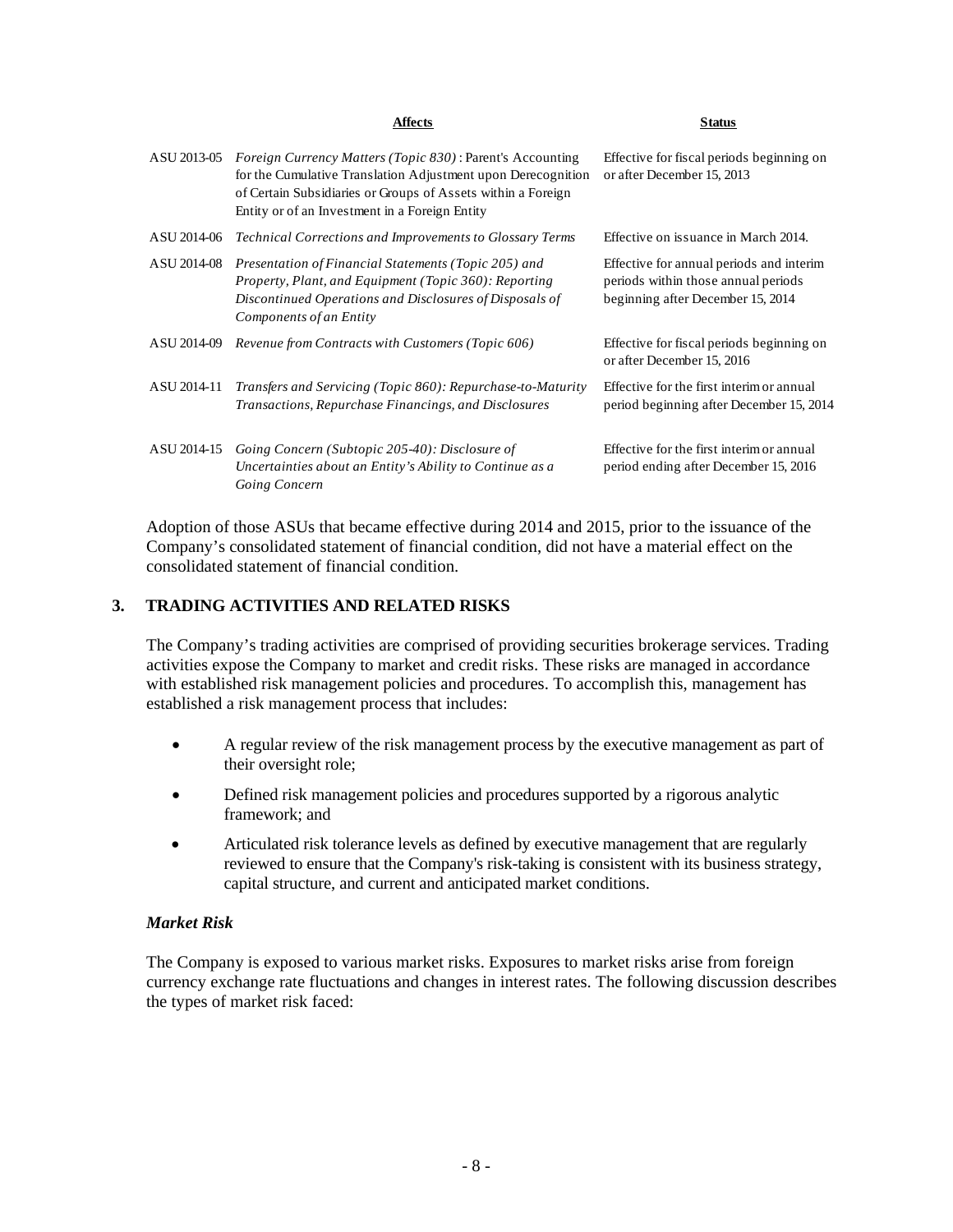#### *Currency Risk*

Currency risk arises from the possibility that fluctuations in foreign exchange rates will impact the value of financial instruments. The Company manages this risk using spot (i.e., cash) currency transactions and currency forward contracts.

#### *Interest Rate Risk*

Interest rate risk arises from the possibility that changes in interest rates will affect the value of financial instruments. The Company is exposed to interest rate risk on cash and margin balances and fixed income securities. These risks are managed through investment policies.

## *Credit Risk*

The Company is exposed to risk of loss if an individual, counterparty or issuer fails to perform its obligations under contractual terms ("default risk"). Both cash instruments and derivatives expose the Company to default risk. The Company has established policies and procedures for mitigating credit risk on principal transactions, including reviewing and establishing limits for credit exposure, maintaining collateral, and continually assessing the creditworthiness of counterparties.

The Company's credit risk is limited in that substantially all of the contracts entered into are settled directly at securities and commodities clearing houses and a small portion is settled through member firms and banks with substantial financial and operational resources. The Company seeks to control the risks associated with its customer margin activities by requiring customers to maintain collateral in compliance with regulatory and internal guidelines.

In the normal course of business, the Company executes, settles, and finances various customer securities transactions. Execution of these transactions includes the purchase and sale of securities by the Company that exposes the Company to default risk arising from the potential that customers or counterparties may fail to satisfy their obligations. In these situations, the Company may be required to purchase or sell financial instruments at unfavorable market prices to satisfy obligations to customers or counterparties. Liabilities to other brokers and dealers related to unsettled transactions (i.e., securities fails to receive) are recorded at the amount for which the securities were purchased, and are paid upon receipt of the securities from other brokers or dealers. In the case of aged securities fails to receive, the Company may purchase the underlying security in the market and seek reimbursement for any losses from the counterparty.

For cash management purposes, the Company enters into short-term securities purchased under agreements to resell and securities sold under agreements to repurchase transactions ("repos") in addition to securities borrowing and lending arrangements, all of which may result in credit exposure in the event the counterparty to a transaction is unable to fulfill its contractual obligations. In accordance with industry practice, repos are collateralized by securities with a market value in excess of the obligation under the contract. Similarly, securities borrowed and loaned agreements are collateralized by deposits of cash. The Company attempts to minimize credit risk associated with these activities by monitoring collateral values on a daily basis and requiring additional collateral to be deposited with or returned to the Company as permitted under contractual provisions.

## *Concentrations of Credit Risk*

The Company's exposure to credit risk associated with its brokerage and other activities is measured on an individual counterparty basis, as well as by groups of counterparties that share similar attributes.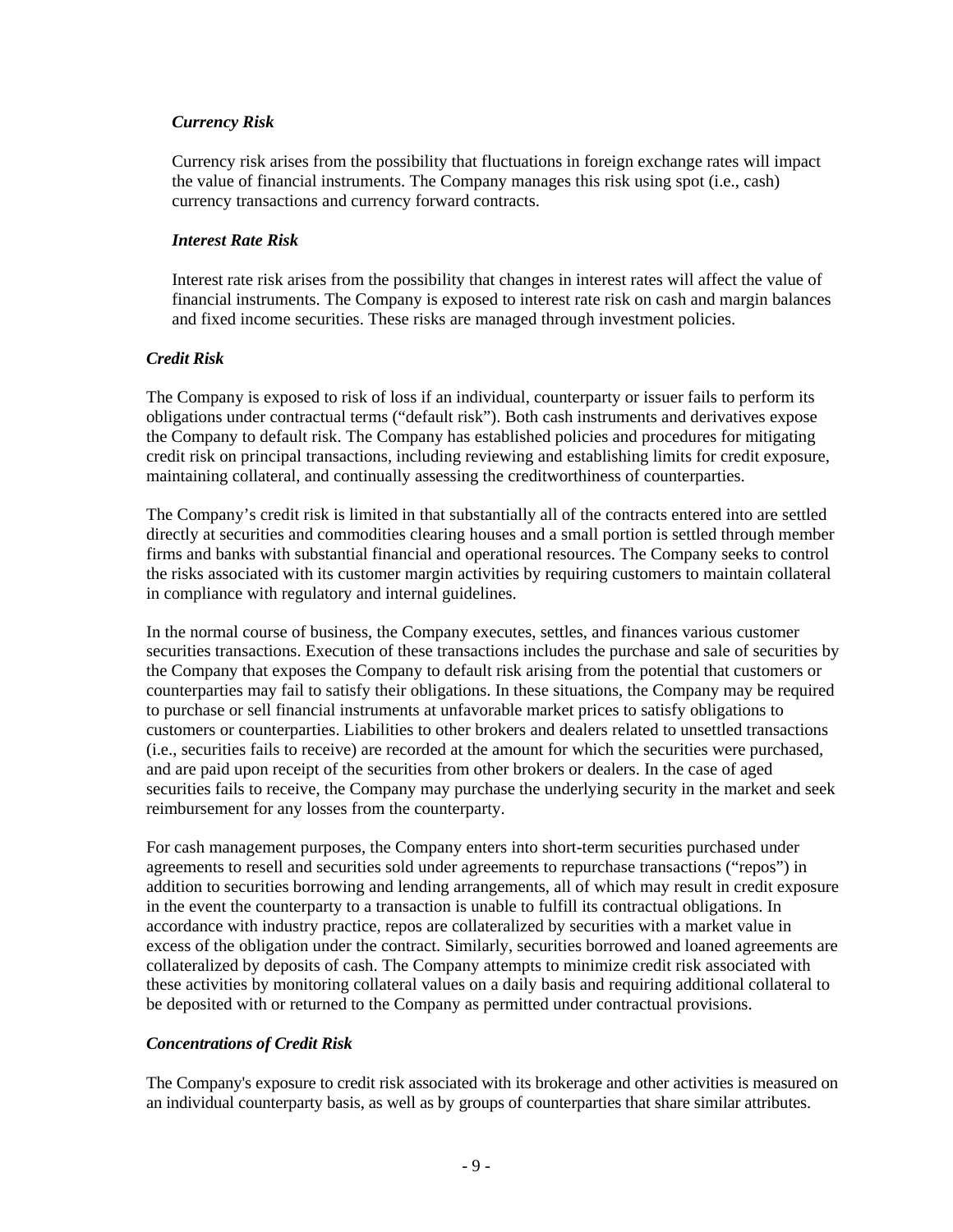Concentrations of credit risk can be affected by changes in political, industry or economic factors. To reduce the potential for risk concentration, credit limits are established and monitored in light of changing counterparty and market conditions. As of December 31, 2014, the Company did not have any material concentrations of credit risk outside the ordinary course of business.

### *Off-Balance Sheet Risks*

The Company may be exposed to a risk of loss not reflected in the consolidated statement of financial condition to settle futures and certain over-the-counter contracts at contracted prices, which may require repurchase or sale of the underlying products in the market at prevailing prices. Accordingly, these transactions result in off-balance sheet risk as the Company's cost to liquidate such contracts may exceed the amounts reported in the Company's consolidated statement of financial condition.

## **4. FINANCIAL ASSETS AND FINANCIAL LIABILITIES**

#### *Financial Assets and Financial Liabilities Measured at Fair Value on a Recurring Basis*

The following tables set forth, by level within the fair value hierarchy (Note 2), financial assets and liabilities, at fair value as of December 31, 2014. As required by ASC 820, assets and liabilities are classified in their entirety based on the lowest level of input that is significant to the respective fair value measurement.

|                                                                                                 | <b>Financial Assets, At Fair Value as of</b><br>December 31, 2014 |                                                                 |         |              |  |  |
|-------------------------------------------------------------------------------------------------|-------------------------------------------------------------------|-----------------------------------------------------------------|---------|--------------|--|--|
|                                                                                                 | Level 1                                                           | Level 2                                                         | Level 3 | <b>Total</b> |  |  |
| Securities segregated for regulatory purposes                                                   | \$6,680,952                                                       | \$                                                              | \$      | \$6,680,952  |  |  |
| Deposit with clearing organization                                                              | 2,000                                                             |                                                                 |         | 2,000        |  |  |
| Receivables from brokers, dealers and clearing organizations:                                   |                                                                   |                                                                 |         |              |  |  |
| Currency spot and forward contracts                                                             |                                                                   | 7.411                                                           |         | 7,411        |  |  |
|                                                                                                 | \$ 6,682,952                                                      | \$.<br>7,411                                                    |         | \$6,690,363  |  |  |
|                                                                                                 |                                                                   | Financial Liabilities, At Fair Value as of<br>December 31, 2014 |         |              |  |  |
|                                                                                                 | Level 1                                                           | Level 2                                                         | Level 3 | <b>Total</b> |  |  |
| Payables to brokers, dealers and clearing organizations:<br>Currency spot and forward contracts |                                                                   | 22,743<br>S.                                                    |         | 22,743       |  |  |
|                                                                                                 | ¢                                                                 | \$22,743                                                        | \$      | 22,743       |  |  |

There have been no transfers of fair value assets between Levels 1 and 2. The Company has no Level 3 assets.

#### *Netting of Financial Assets and Financial Liabilities*

The Company does not net securities borrowed and securities loaned, and securities purchased under agreements to resell and securities sold under agreements to repurchase, which are presented on a gross basis in the consolidated statement of financial condition. In the tables below, the amounts of derivative financial instruments owned that are not offset in the consolidated statement of financial condition, but could be netted against financial liabilities with specific counterparties under master netting agreements, including clearing houses or over the counter currency forward contract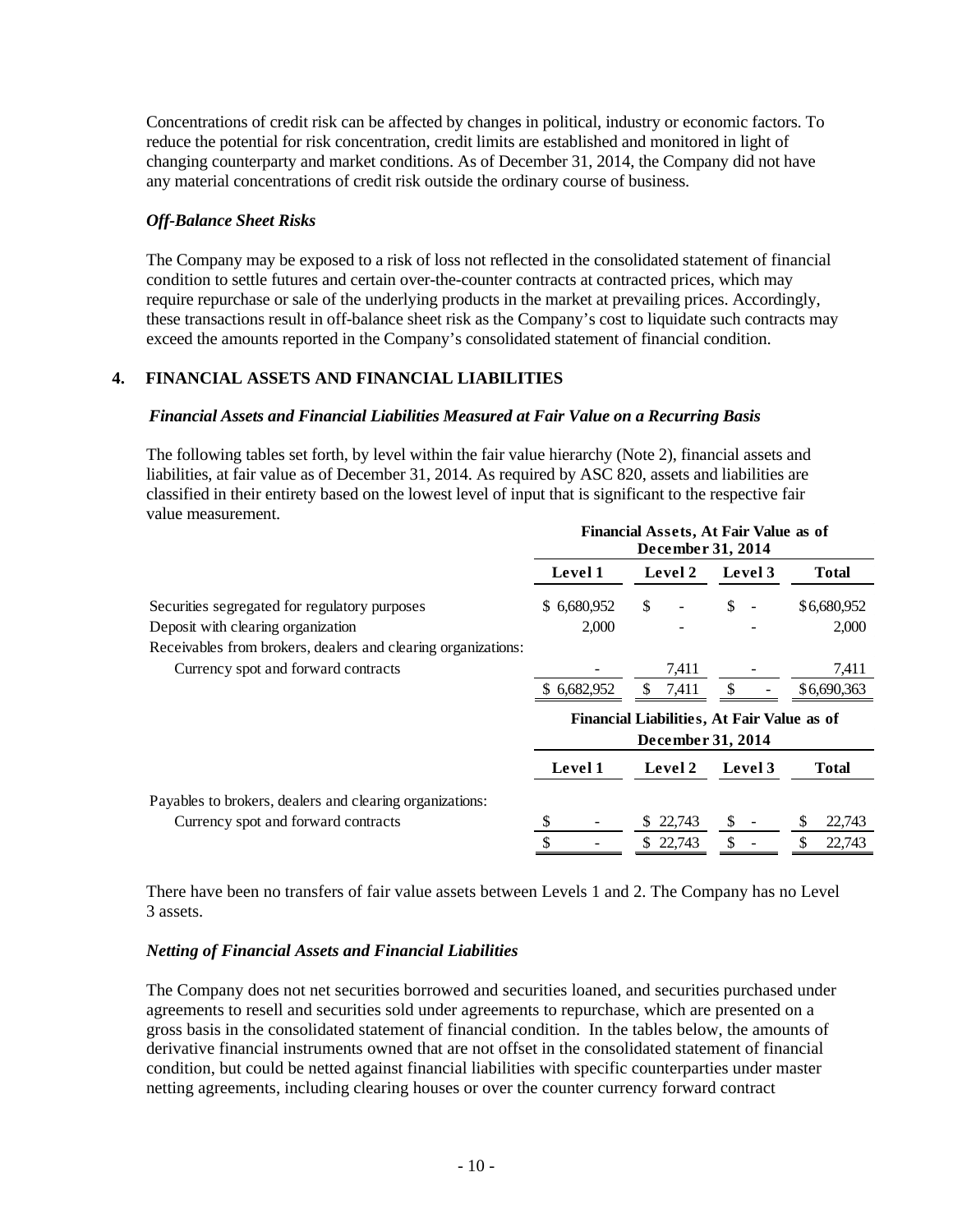counterparties, are presented to provide financial statement readers with the Company's estimate of its net exposure to counterparties for these derivative financial instruments.

|                                                                                                 | As of December 31, 2014 (in Millions)            |                                                                                                                |                                                                                                                                    |                                                                                                                                                  |         |                               |            |
|-------------------------------------------------------------------------------------------------|--------------------------------------------------|----------------------------------------------------------------------------------------------------------------|------------------------------------------------------------------------------------------------------------------------------------|--------------------------------------------------------------------------------------------------------------------------------------------------|---------|-------------------------------|------------|
|                                                                                                 | <b>Amounts of</b><br><b>Recognized</b><br>Assets | <b>Amounts</b><br>Offset in the<br><b>Consolidated</b><br><b>Statement</b> of<br><b>Financial</b><br>Condition | <b>Net Amounts</b><br>of Assets<br><b>Presented in the</b><br>Consolidated<br><b>Statement of</b><br><b>Financial</b><br>Condition | <b>Amounts Not Offset in</b><br>the Consolidated<br><b>Statement of Financial</b><br>Condition<br><b>Cash or Financial</b><br><b>Instruments</b> |         | <b>Net</b><br><b>Exposure</b> |            |
| Offsetting of Financial Assets:<br>Securities segregated for<br>regulatory purposes - purchased |                                                  |                                                                                                                |                                                                                                                                    |                                                                                                                                                  |         |                               |            |
| under agreements to resell                                                                      | \$<br>3,873.3                                    | \$                                                                                                             | \$<br>3,873.3                                                                                                                      | \$<br>(3,873,3)                                                                                                                                  | \$      |                               |            |
| Securities borrowed                                                                             | 3,518.4                                          |                                                                                                                | 3,518.4                                                                                                                            | (3,514.9)                                                                                                                                        |         | 3.5                           |            |
| Securities purchased under                                                                      |                                                  |                                                                                                                |                                                                                                                                    |                                                                                                                                                  |         |                               |            |
| agreements to resell                                                                            | 386.2                                            | ٠                                                                                                              | 386.2                                                                                                                              | (386.2)                                                                                                                                          |         |                               |            |
| Total                                                                                           | \$<br>7,777.9                                    | \$                                                                                                             | \$<br>7,777.9                                                                                                                      | \$<br>(7,774.4)                                                                                                                                  | \$      | 3.5                           |            |
|                                                                                                 |                                                  | <b>Amounts</b><br>Offset in the<br><b>Consolidated</b>                                                         | <b>Net Amounts of</b><br><b>Liabilities</b><br>Presented in the<br><b>Consolidated</b>                                             | <b>Amounts Not Offset in</b><br>the Consolidated<br><b>Statement of Financial</b><br><b>Condition</b>                                            |         |                               |            |
|                                                                                                 | <b>Amounts of</b>                                | <b>Statement of</b>                                                                                            | <b>Statement of</b>                                                                                                                |                                                                                                                                                  |         |                               |            |
|                                                                                                 | Recognized                                       | <b>Financial</b>                                                                                               | <b>Financial</b>                                                                                                                   | <b>Cash or Financial</b>                                                                                                                         |         |                               | <b>Net</b> |
|                                                                                                 | <b>Liabilities</b>                               | <b>Condition</b>                                                                                               | <b>Condition</b>                                                                                                                   | <b>Instruments</b>                                                                                                                               |         | <b>Exposure</b>               |            |
| Offsetting of Financial Liabilities:                                                            |                                                  |                                                                                                                |                                                                                                                                    |                                                                                                                                                  |         |                               |            |
| Securities loaned                                                                               | \$<br>2,608.9                                    | \$                                                                                                             | \$<br>2,608.9                                                                                                                      | \$<br>(2,608.9)                                                                                                                                  |         | \$                            |            |
| Securities sold under                                                                           |                                                  |                                                                                                                |                                                                                                                                    |                                                                                                                                                  |         |                               |            |
| agreements to repurchase                                                                        | 171.2                                            |                                                                                                                | 171.2                                                                                                                              |                                                                                                                                                  | (171.2) |                               |            |
| Total                                                                                           | \$<br>2,780.1                                    | \$                                                                                                             | \$<br>2.780.1                                                                                                                      | \$<br>(2,780.1)                                                                                                                                  |         | \$                            |            |

The following table sets forth the netting of financial assets and of financial liabilities as of December 31, 2014.

(1) As of December 31, 2014, the Company had \$3.87 billion of securities purchased under agreements to resell that were segregated to satisfy regulatory requirements. These securities are included in "Cash and securities - segregated for regulatory purposes."

#### *Financial Assets and Financial Liabilities Not Measured at Fair Value*

The following table represents the carrying value, fair value and fair value hierarchy category of certain financial assets and liabilities that are not recorded at fair value in the Company's consolidated statement of financial condition. The following table excludes all non-financial assets and liabilities.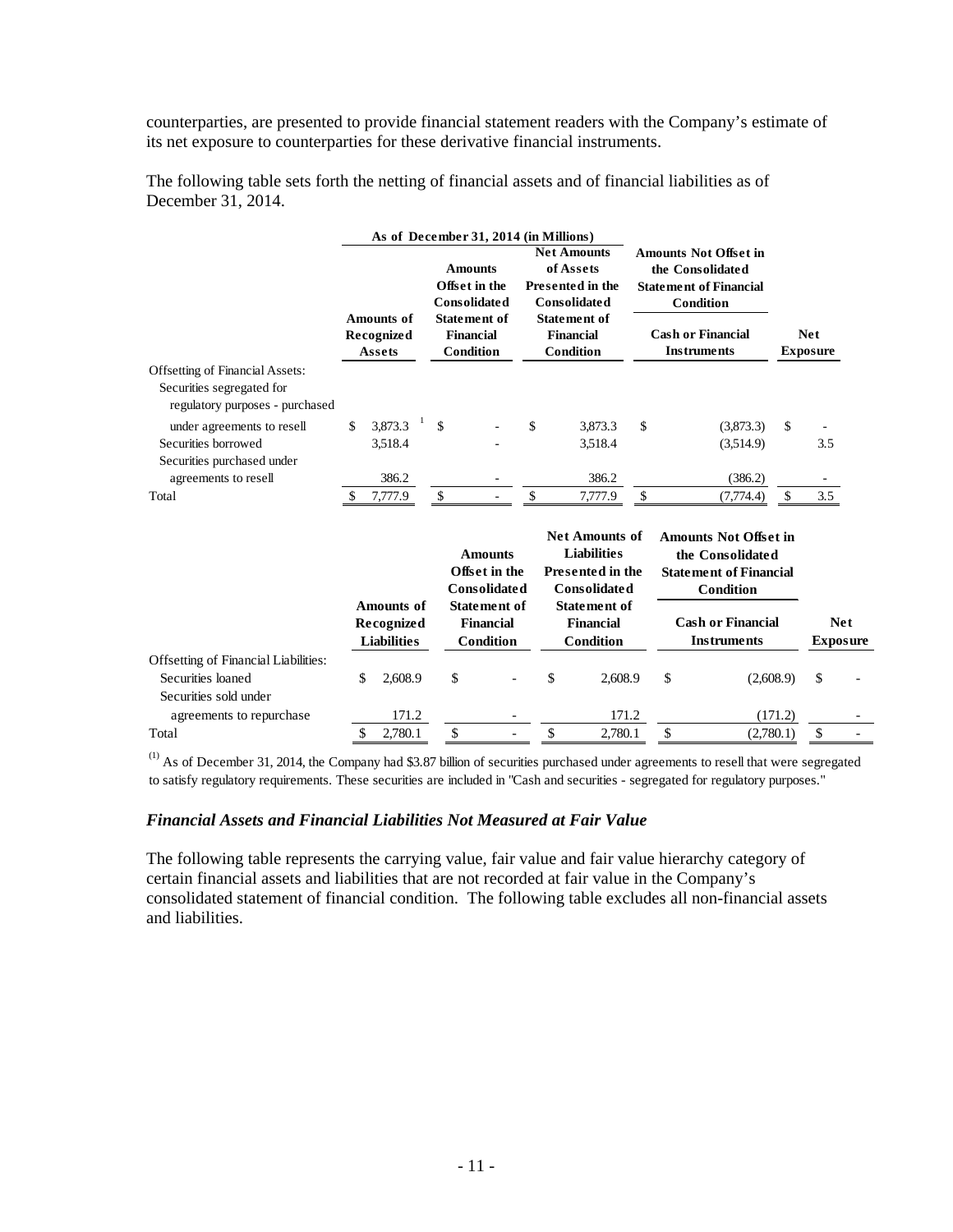|                                                                | As of December 31, 2014  |                   |               |              |         |  |
|----------------------------------------------------------------|--------------------------|-------------------|---------------|--------------|---------|--|
|                                                                | Carrying<br><b>Value</b> | <b>Fair Value</b> | Level 1       | Level 2      | Level 3 |  |
| Financial Assets, not measured at fair value:                  |                          |                   |               |              |         |  |
| Cash and cash equivalents                                      | 803.769<br>\$            | 803.769<br>\$.    | 803.769<br>\$ |              |         |  |
| Cash and securities - segregated for regulatory purposes       | 13,936,606               | 13,936,606        | 13,936,606    |              |         |  |
| Securities borrowed                                            | 3,518,400                | 3,518,400         |               | 3,518,400    |         |  |
| Securities purchased under agreements to resell                | 386,194                  | 386,194           |               | 386,194      |         |  |
| Deposit with clearing organization                             | 2,000                    | 2,000             |               | 2,000        |         |  |
| Other receivables: customers                                   | 16,858,626               | 16,858,626        |               | 16,858,626   |         |  |
| Other receivables: brokers, dealers and clearing organizations | 599,447                  | 599,447           |               | 599,447      |         |  |
| Other receivables: affiliates                                  | 19,263                   | 19,263            |               | 19,263       |         |  |
| Other receivables: interest                                    | 32,168                   | 32,168            |               | 32,168       |         |  |
| Other assets                                                   | 3,473                    | 3.742             |               | 3,742        |         |  |
| Total Financial Assets, not measured at fair value:            | \$36,159,946             | \$36,160,215      | \$14,740,375  | \$21,419,840 | \$      |  |
| Financial Liabilities, not measured at fair value:             |                          |                   |               |              |         |  |
| Payable to customers                                           | \$30,154,055             | \$30,154,055      |               | \$30,154,055 |         |  |
| Securities loaned                                              | 2.608.882                | 2,608,882         |               | 2,608,882    |         |  |
| Securities sold under agreements to repurchase                 | 171,224                  | 171,224           |               | 171,224      |         |  |
| Other payables: brokers, dealers and clearing organizations    | 279,058                  | 279,058           |               | 279,058      |         |  |
| Other payables: affiliates                                     | 57,359                   | 57,359            |               | 57,359       |         |  |
| Other payables: interest                                       | 1,486                    | 1,486             |               | 1,486        |         |  |
| Total Financial Liabilities, not measured at fair value:       | \$33,272,064             | \$33,272,064      | \$            | \$33,272,064 | \$      |  |

## **5. SEGREGATION OF FUNDS AND RESERVE REQUIREMENTS**

As a result of customer activities, IBLLC is obligated by rules mandated by its primary regulators, the SEC, the CFTC and the SFC, to segregate or set aside cash or qualified securities to satisfy such rules which have been promulgated to protect customer assets. In addition, IBLLC is a member of various clearing organizations at which cash or securities are deposited as required to conduct of day-to-day clearance activities.

Cash and securities – segregated for regulatory purposes consist of the following:

| Interest bearing cash deposits                  | \$3,382,351  |
|-------------------------------------------------|--------------|
| Securities purchased under agreements to resell | 3,873,303    |
| U.S. Treasury securities                        | 6,680,952    |
|                                                 | \$13,936,606 |

In accordance with the Securities Exchange Act of 1934, IBLLC is required to maintain separate bank accounts for the exclusive benefit of customers. At December 31, 2014, IBLLC held cash and securities of \$10,063,303 and securities purchased under agreements to resell with a fair value of \$3,873,303 to satisfy this requirement.

During the year ended December 31, 2014, IBLLC performed the computations for the assets in the proprietary accounts of brokers (commonly referred to as "PAB") in accordance with the customer reserve computation set forth under SEC Rule 15c3-3 (Customer Protection). At December 31, 2014, IBLLC had segregated \$5,055 to satisfy this requirement.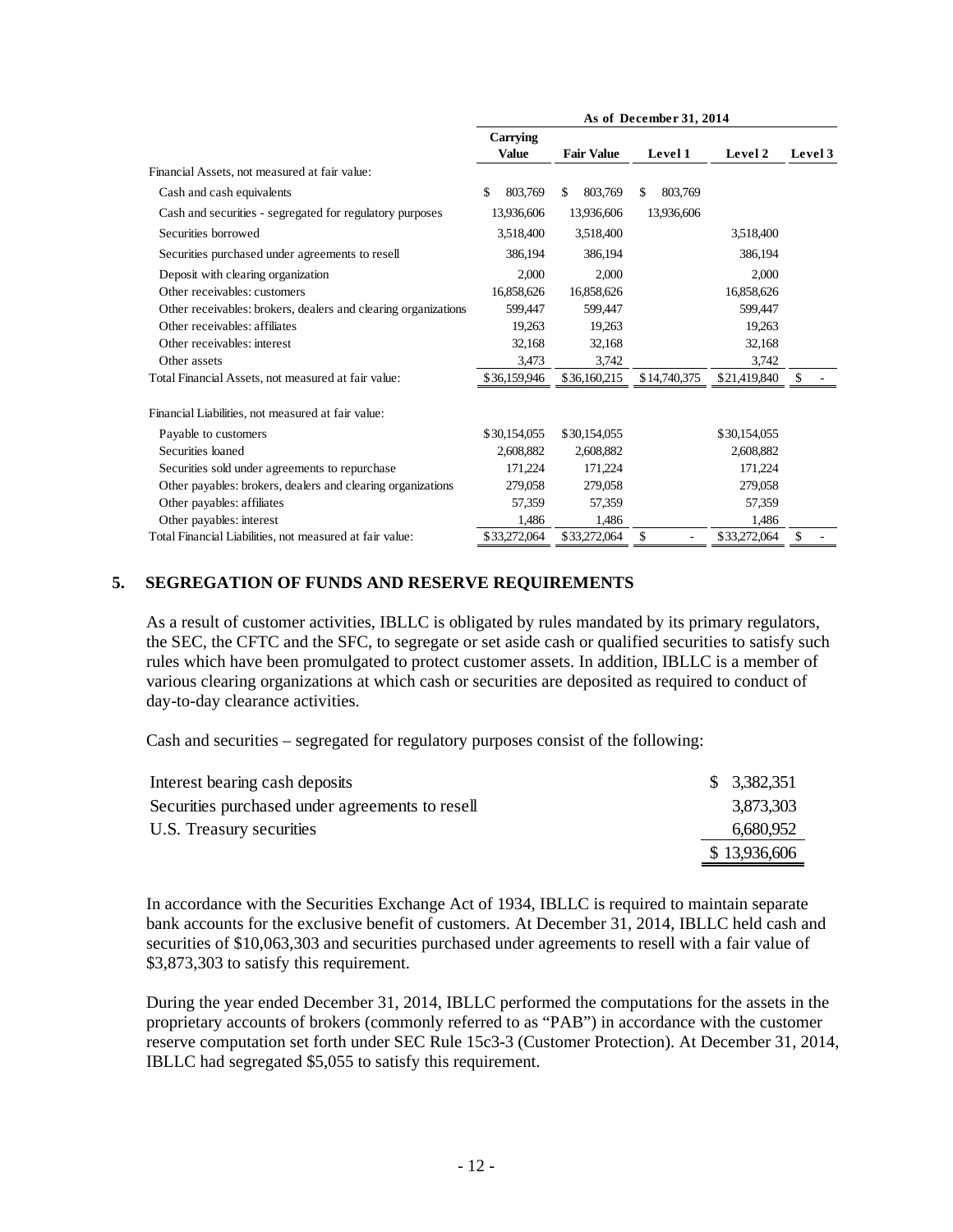In accordance with the Commodity Exchange Act, IBLLC is required to segregate all monies, securities and property received to margin and to guarantee or secure the trades or contracts of customers in regulated commodities. At December 31, 2014, IBLLC had cash and securities of \$2,556,055, receivables from brokers, dealers and clearing organizations of \$172,906 and commodities option contracts with net short market value of (\$205,446) segregated to satisfy this requirement. At December 31, 2014, the net market values of long and short commodity option contracts were included in payables to brokers, dealers and clearing organizations.

In accordance with CFTC Regulation 30.7, IBLLC is required to segregate all monies, securities and property received to margin and to guarantee or secure the trades or contracts of customers on foreign boards of trade. At December 31, 2014, IBLLC had cash and securities in the amount of \$336,981, receivables from brokers, dealers and clearing organizations of \$167,133 and payables to brokers, dealers and clearing organizations of (\$34) segregated to satisfy this requirement.

NFA Financial Requirements Section 14 requires IBLLC to hold amounts, equal to or in excess of its retail forex obligation, at one or more qualifying institutions in the United States or money center countries (as defined in CFTC Regulation 1.49). NFA authorized IBLLC to utilize its daily securities reserve computations performed in accordance with SEC rule 15c3-3 to satisfy this requirement.

Pursuant to the requirements of subparagraph  $(k)(2)(i)$  of SEC Rule 15c3-3, IB Corp. has established a special cash account for the exclusive benefit of certain of its customers to fund and pay amounts collected for the payment of expenses on behalf of such customers. At December 31, 2014, \$21 was segregated, which was \$18 in excess of the requirement.

Pursuant to the SFC client money segregation rules, IBLLC is required to ensure that all client money held in Hong Kong is segregated in Hong Kong. As allowed by the SFC rules, these segregation requirements are partially satisfied through amounts segregated in bank accounts also designated as CFTC Rule 30.7 foreign secured accounts. At December 31, 2014, IBLLC had cash in the amount of \$455,699 and receivables from brokers, dealers and clearing organizations of \$179,655 to satisfy this requirement. Of this amount, \$122,216 is included in the aforementioned calculation and \$57,439 is used exclusively in the SFC client money segregation.

## **6. NET CAPITAL REQUIREMENTS**

IBLLC is subject to the SEC's Uniform Net Capital Rule (Rule 15c3-1), which requires the maintenance of minimum net capital. IBLLC has elected to use the alternative method permitted by the rule, which requires that IBLLC maintain minimum net capital, as defined, equal to the greater of \$500 or 2% of aggregate debit balances arising from customer transactions, as defined. IBLLC is also subject to the CFTC's minimum financial requirements (Regulation 1.17), which require that IBLLC maintain minimum net capital, as defined, the greater of \$20,000 plus 5% of total retail forex obligations in excess of \$10,000 or 8% of the total risk margin requirement for all positions carried in customer and non-customer accounts. The Uniform Net Capital Rule also provides that equity capital may not be withdrawn or cash dividends paid if resulting net capital would be less than 5% of aggregate debits. At December 31, 2014, IBLLC had net capital of \$2,333,887, which was \$2,054,923 in excess of required net capital of \$278,964.

IB Corp. is subject to the regulatory requirements promulgated by the SEC and other regulatory and exchange authorities. Net capital and excess net capital at December 31, 2014 as defined by these regulatory authorities were \$9,674 and \$9,234, respectively.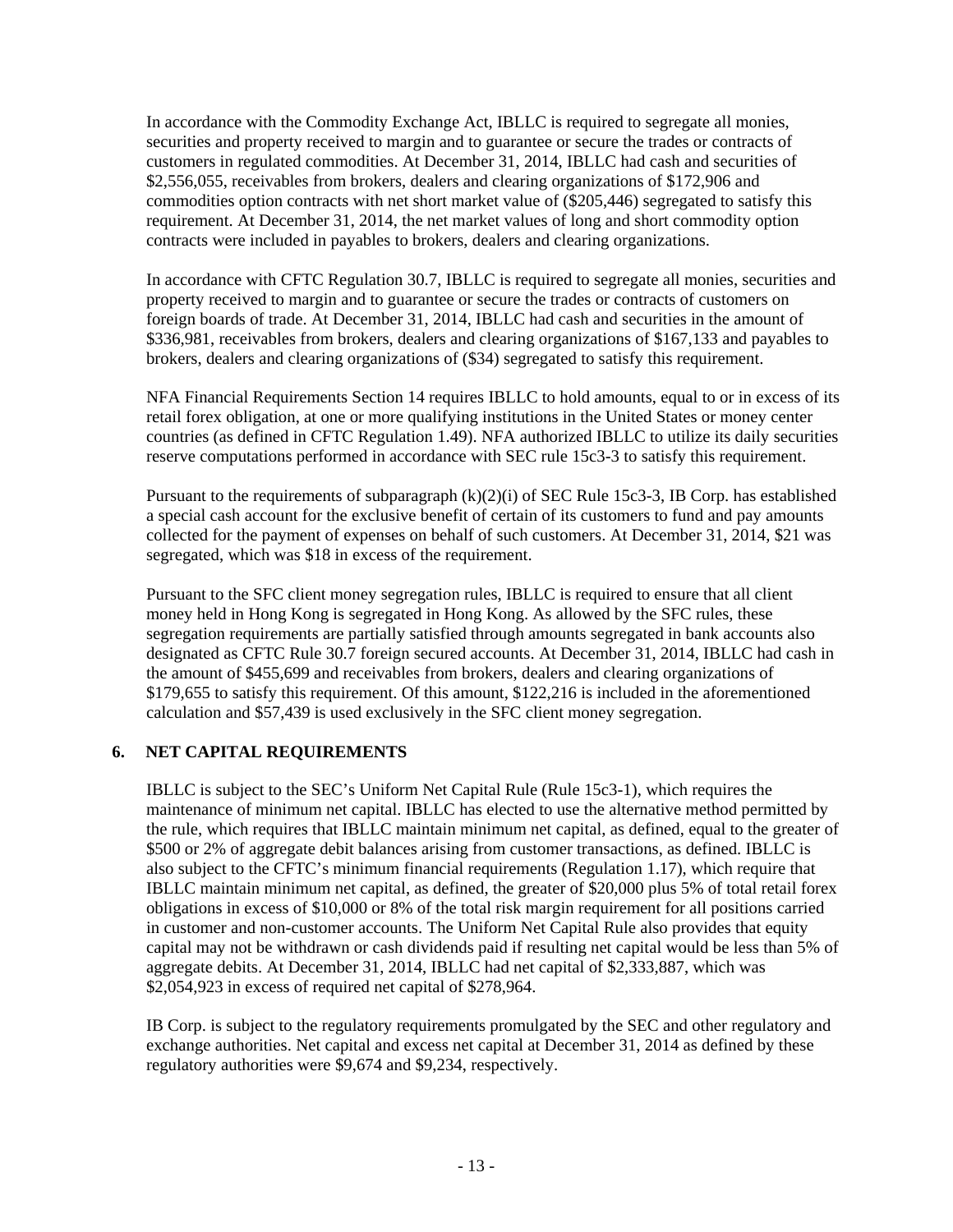#### **7. RELATED PARTY TRANSACTIONS**

The Operating Companies, in addition to the Company, are comprised of the following companies: Timber Hill LLC ("THLLC"), Timber Hill Europe AG ("THE"), Timber Hill (Liechtenstein) AG ("THLI"), Timber Hill Canada Company ("THC"), Timber Hill Securities Hong Kong Limited ("THSHK"), Timber Hill Australia Pty Limited ("THA"), Interactive Brokers Canada Inc. ("IBC"), Interactive Brokers (U.K.) Limited ("IBUK"), Interactive Brokers Securities Japan, Inc. ("IBSJ"), Interactive Brokers (India) Private Limited ("IBI"), Interactive Brokers Hungary Kft ("IBH"), Interactive Brokers Financial Products S.A. ("IBFP"), Interactive Brokers Software Services Estonia OU ("IBEST"), Interactive Brokers Software Services Rus ("IBRUS"), and IB Exchange Corp. ("IBEC").

IBLLC, IBUK, IBC, and IBSJ are registered broker-dealers in the U.S., Great Britain, Canada, India and Japan, respectively, and engage in execution and clearing securities services for customers and affiliates. THLLC, THE, THLI, THC, THA and THSHK are registered securities dealers in the U.S., Switzerland, Liechtenstein, Canada, Australia and Hong Kong, respectively, and trade on a proprietary basis and engage in execution and clearing services for affiliates. IBI is registered as both a securities dealer for proprietary trading and as a broker-dealer for execution and clearing services. IBEST, IBRUS and IBH provide the Group with computer programming services and IBEC holds certain of the Group's strategic investments. IBFP is a securities issuer registered in Germany. IBG LLC is the holding company for the group of Operating Companies. These companies share administrative, financial and technological resources and the broker-dealer and securities dealer operating companies engage in securities transactions such as trade execution in the ordinary course of business with the Company.

Brokerage transaction receivables and payables are reported gross. Other affiliate receivables and payables including interest, administrative, consulting and service fees and advances between Operating Companies are netted by Operating Company.

Included in assets in the consolidated statement of financial condition were the following amounts with related parties at December 31, 2014:

| Securities borrowed                                                      | \$3,001,775 |
|--------------------------------------------------------------------------|-------------|
| Other receivables: customers - director, officer, employee and affiliate |             |
| account balances                                                         | 634,334     |
| Other receivables: brokers, dealers and clearing organizations           | 477,549     |
| Other receivables: affiliates                                            | 19,263      |
| Other receivables: interest                                              | 4.324       |

Included in liabilities in the consolidated statement of financial condition were the following amounts with related parties at December 31, 2014:

| Securities loaned                                           | \$2,578,768 |
|-------------------------------------------------------------|-------------|
| Payable to customers                                        | 685,983     |
| Securities sold under agreements to repurchase              | 171,224     |
| Other payables: brokers, dealers and clearing organizations | 195,637     |
| Other payables: affiliates                                  | 57,359      |
| Other payables: interest                                    | 100         |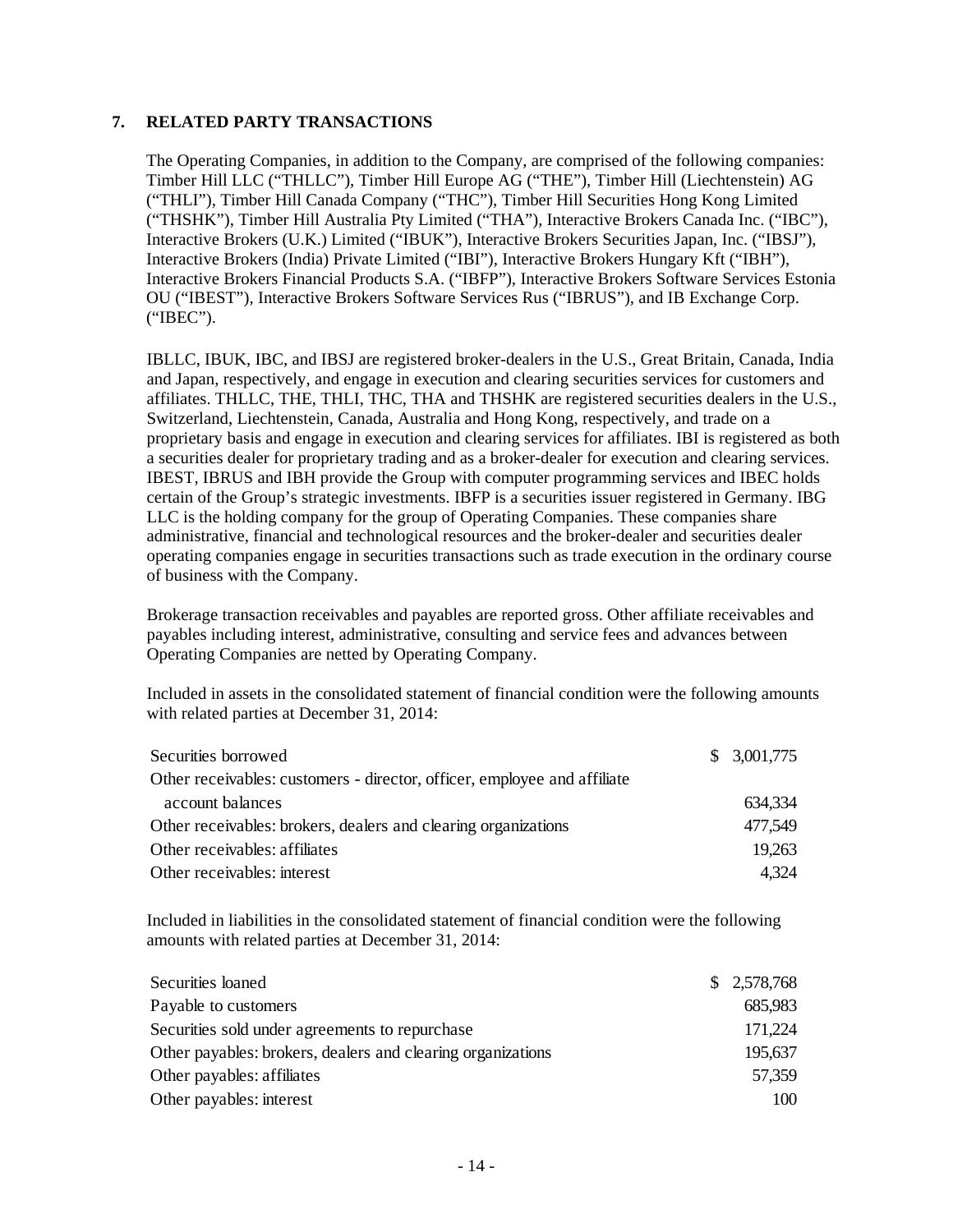### **8. DEFINED CONTRIBUTION AND EMPLOYEE INCENTIVE PLANS**

#### *Defined Contribution Plan*

The Group offers substantially all employees of U.S.-based operating companies who have met minimum service requirements the opportunity to participate in a defined contribution retirement plan qualifying under the provisions of Section 401(k) of the Internal Revenue Code. The general purpose of this plan is to provide employees with an incentive to make regular savings in order to provide additional financial security during retirement. The plan provides for the Company to match 50% of the employees' pretax contribution, up to a maximum of 10% of eligible earnings. The employee is vested in the matching contribution incrementally over six years.

### *Return on Investment Dollar Units ("ROI Dollar Units")*

From 1998 through January 1, 2006, IBG LLC granted all non-member employees ROI Dollar Units, which are redeemable under the amended provisions of the plan, and in accordance with regulations issued by the Internal Revenue Service (Section 409A of the Internal Revenue Code). Upon redemption, the grantee is entitled to accumulated earnings on the face value of the certificate, but not the actual face value. For grants made in 1998 and 1999, grantees may redeem the ROI Dollar Units after vesting on the fifth anniversary of the date of their grant and prior to the tenth anniversary of the date of their grant. For grants made between January 1, 2000 and January 1, 2005, grantees must elect to redeem the ROI Dollar Units upon the fifth, seventh or tenth anniversary date. These ROI Dollar Units will vest upon the fifth anniversary of the date of their grant and will continue to accumulate earnings until the elected redemption date. For grants made on or after January 1, 2006, all ROI Dollar Units vested on the fifth anniversary date of their grant and will be automatically redeemed. Subsequent to IBG, Inc.'s Initial Public Offering (the "IPO"), no additional ROI Dollar Units have been or will be granted, and non-cash compensation to employees will consist primarily of grants of shares of IBG, Inc. Class A common stock ("Common Stock") as described below under "2007 Stock Incentive Plan."

As of December 31, 2014, payables to employees of the Company for ROI Dollar Units were \$718, all of which were vested. These amounts are included in accounts payable, accrued expenses and other liabilities in the consolidated statement of financial condition.

## *2007 ROI Unit Stock Plan*

In connection with the IPO, the Company adopted the IBG, Inc. 2007 ROI Unit Stock Plan (the "ROI Unit Stock Plan"). Under this plan, certain employees of the Company who held ROI Dollar Units, at the employee's option, elected to invest their ROI Dollar Units accumulated as of December 31, 2006 in shares of common stock. An aggregate of 197,315 shares of common stock were issued to IBG LLC and held as treasury stock, to be distributed to employees in accordance with the following schedule and subject to the conditions below:

- 10% on the date of the IPO (or on the first anniversary of the IPO, in the case of U.S. ROI Unit holders who made the above-referenced elections after December 31, 2006); and
- an additional 15% on each of the first six anniversaries of the date of the IPO, assuming continued employment with Group companies and compliance with other applicable covenants.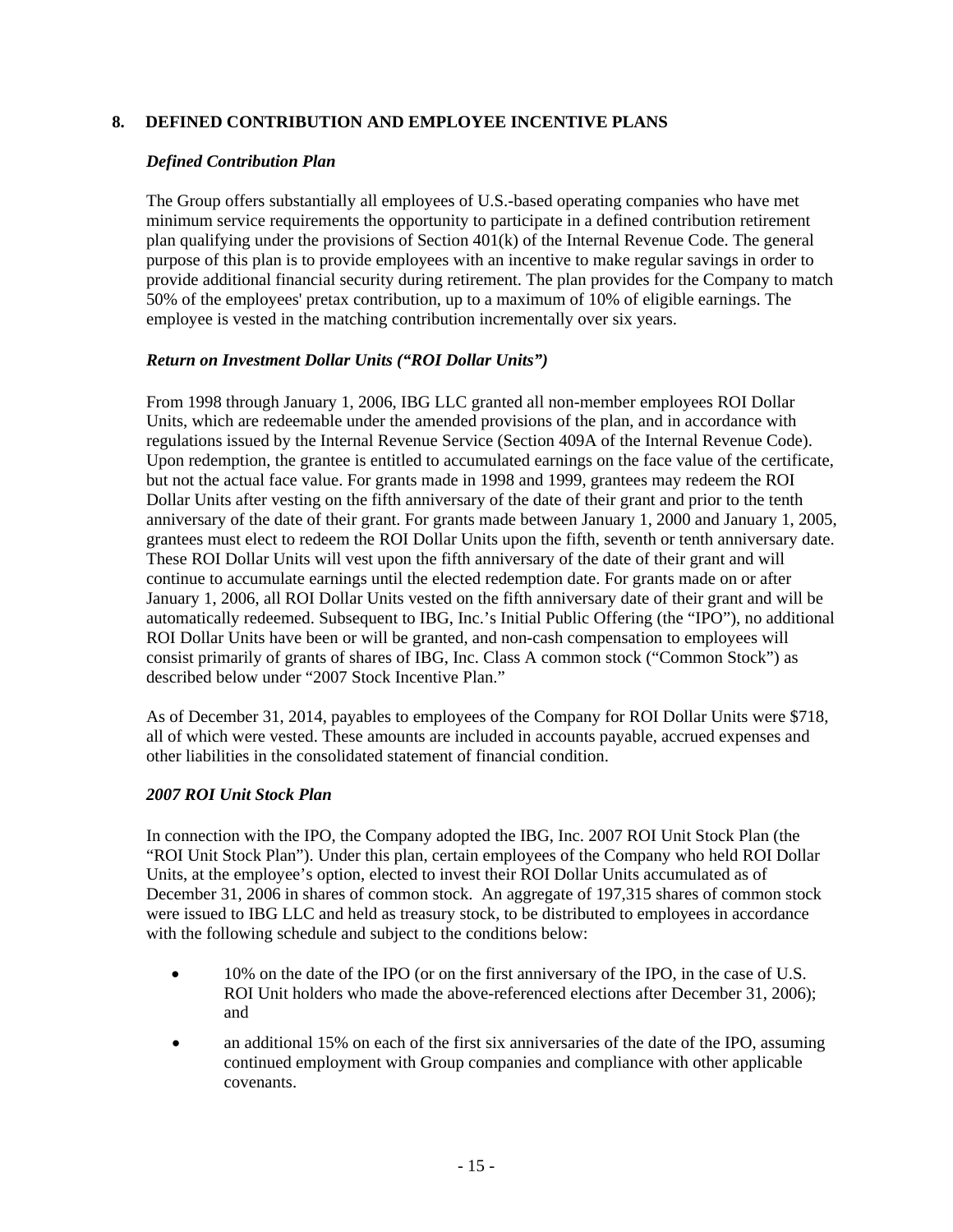As of December 31, 2012, compensation costs for the ROI Unit Stock Plan had been fully accrued. As of December 31, 2014, the Company still has 964 shares of common stock to be distributed to former employees under the ROI Unit Stock Plan.

## *2007 Stock Incentive Plan*

Under the Interactive Brokers Group, Inc. 2007 Stock Incentive Plan (the "Stock Incentive Plan"), up to 30 million shares of Common Stock may be granted and issued to directors, officers, employees, contractors and consultants of IBG, Inc. and its subsidiaries. The 10 million increase in shares allocated to the Stock Incentive Plan was approved by IBG, Inc.'s Compensation Committee and Board of Directors in February 2014. The Board of Directors' approval was ratified by a vote of the stockholders at IBG Inc.'s 2014 Annual Meeting held on April 24, 2014. The purpose of the Stock Incentive Plan is to promote IBG, Inc.'s long-term financial success by attracting, retaining and rewarding eligible participants.

The Stock Incentive Plan is administered by the Compensation Committee of IBG, Inc.'s Board of Directors. The Compensation Committee has discretionary authority to determine which employees are eligible to participate in the Stock Incentive Plan and establishes the terms and conditions of the awards, including the number of awards granted to each employee and all other terms and conditions applicable to such awards in individual grant agreements. Awards are expected to be made primarily through grants of Common Stock. Stock Incentive Plan awards are subject to issuance over time and may be forfeited upon an employee's termination of employment or violation of certain applicable covenants prior to issuance, unless determined otherwise by the Compensation Committee.

The Stock Incentive Plan provides that, upon a change in control, the Compensation Committee may, at its discretion, fully vest any granted but not yet earned awards under the Stock Incentive Plan, or provide that any such granted but not yet earned awards will be honored or assumed, or new rights substituted therefore by the new employer on a substantially similar basis and on terms and conditions substantially comparable to those of the Stock Incentive Plan.

IBG, Inc. granted awards under the Stock Incentive Plan in connection with the IPO and is expected to continue to grant awards on or about December 31 of each year following the IPO to eligible employees as part of an overall plan of equity compensation. Shares of common stock vest and become distributable to employees in accordance with the following schedule:

- 10% on the first vesting date, which is on or about May 9 of each year; and
- an additional 15% on each of the following six anniversaries of the first vesting, assuming continued employment with IBG Inc. and compliance with non-competition and other applicable covenants.

For the year ended December 31, 2014, Company employees were granted awards of 451,829 shares of Common Stock, with a fair value at the date of grant of \$12,787.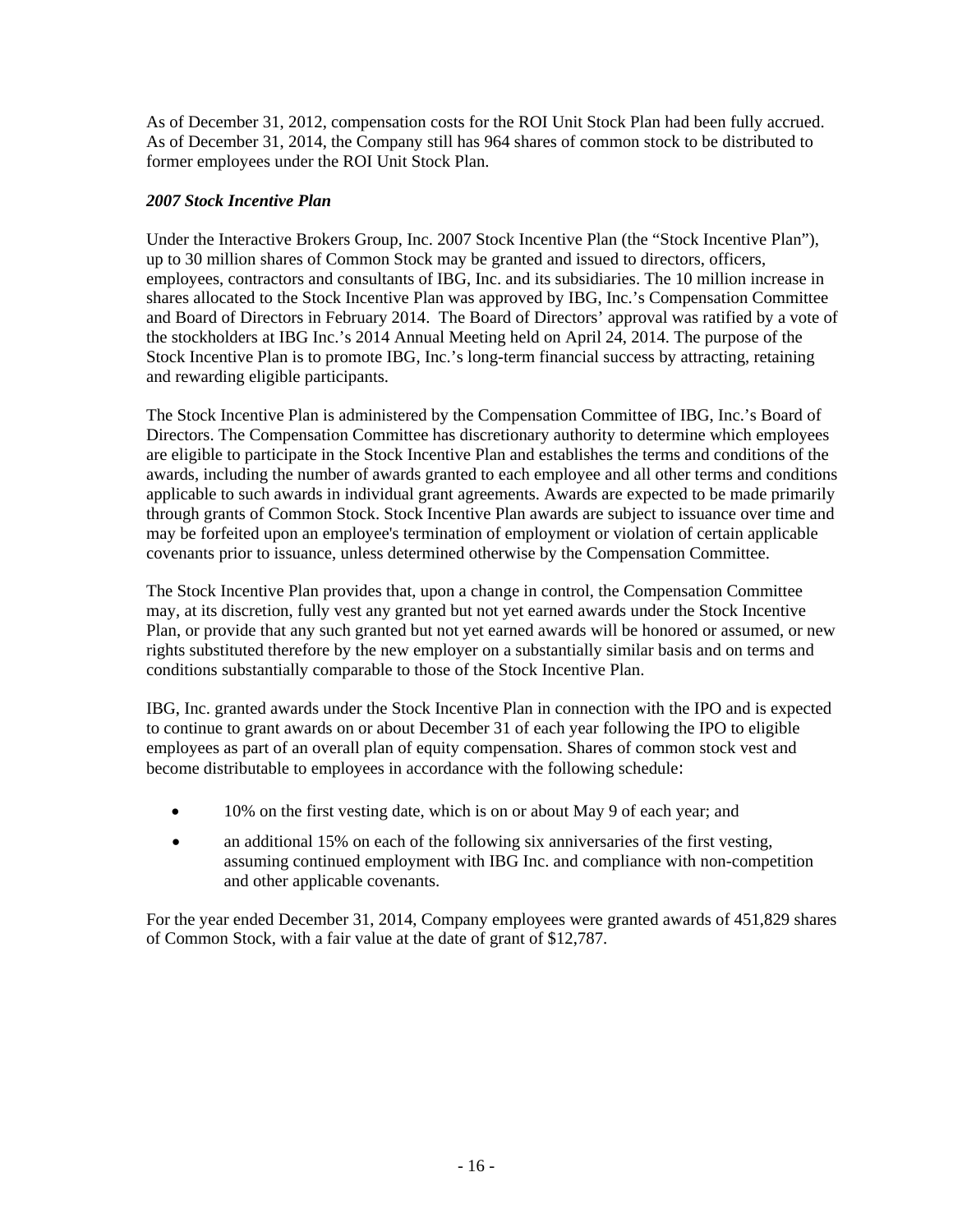|                               | 2007 Stock<br>Incentive<br><b>Plan Shares</b> | <b>Intrinsic Value of</b><br><b>SIP Shares which</b><br><b>Vested and were</b><br><b>Distributed</b><br>$$$ Millions) <sup>(1)</sup> | <b>2007 ROI</b><br><b>Unit Stock</b><br>Incentive<br><b>Plan</b><br><b>Shares</b> |
|-------------------------------|-----------------------------------------------|--------------------------------------------------------------------------------------------------------------------------------------|-----------------------------------------------------------------------------------|
| Balance, January 1, 2014      | 2,643,324                                     |                                                                                                                                      | 1,605                                                                             |
| Granted                       | 451,829                                       |                                                                                                                                      |                                                                                   |
| Forfeited, net <sup>(2)</sup> | 8,790                                         |                                                                                                                                      |                                                                                   |
| Distributed                   | (652, 229)                                    | \$<br>14.8                                                                                                                           | (641)                                                                             |
| Balance, December 31, 2014    | 2,451,714                                     |                                                                                                                                      | 964                                                                               |

The following is a summary of stock plan activity for the year ended December 31, 2014:

(1) Intrinsic value of SIP shares distributed represents the compensation value reported to the participants.

 $^{(2)}$  During 2014, adjustments were made to previously estimated forfeitures.

Estimated future grants under the Stock Incentive Plan are accrued for ratably during each year (Note 2). In accordance with the vesting schedule, outstanding awards vest and are distributed to participants once each year on or about IBG, Inc.'s IPO anniversary. At the end of each year, there are no vested awards that remain undistributed.

Awards granted under the ROI Unit Stock Plan and the Stock Incentive Plan are subject to forfeiture in the event an employee ceases employment with the Company. The plans provide that employees who discontinue employment with the Company without cause and continue to meet the terms of the plans' post-employment provisions will forfeit 50% of unvested previously granted awards unless the employee is over the age of 59, in which case the employee would be eligible to receive 100% of unvested awards previously granted. Distributions of remaining awards granted on or before January 1, 2009 to former employees will occur within 90 days of the anniversary of the termination of employment date over a five (5) year vesting schedule, 12.5% in each of the first four years and 50% in the fifth year. Distributions of remaining awards granted on or after January 1, 2010 to former employees will occur over the remaining vesting schedule applicable to each grant. Through December 31, 2014, a total of 42,948 shares have been distributed under these post-employment provisions. These distributions are included in the stock plans activity tables above.

## **9. INCOME TAXES**

The statutory U.S. Federal income tax rate for IB Corp. is 34%. IB Corp.'s effective tax rate is 40%, which differs from the U.S. federal statutory rate due to state taxes.

The Company's deferred tax asset of \$904, which is reported in other assets in the consolidated statement of financial condition as of December 31, 2014, is related to deferred compensation.

As of and for the year ended December 31, 2014, the Company had no unrecognized tax liabilities as defined under ASC 740, *Income Taxes* and no valuation allowances on deferred tax assets were required. IB Corp. is subject to taxation in the United States and various state jurisdictions. As of December 31, 2014, the Company is no longer subject to income tax examinations by the respective tax authorities for tax years prior to 2011.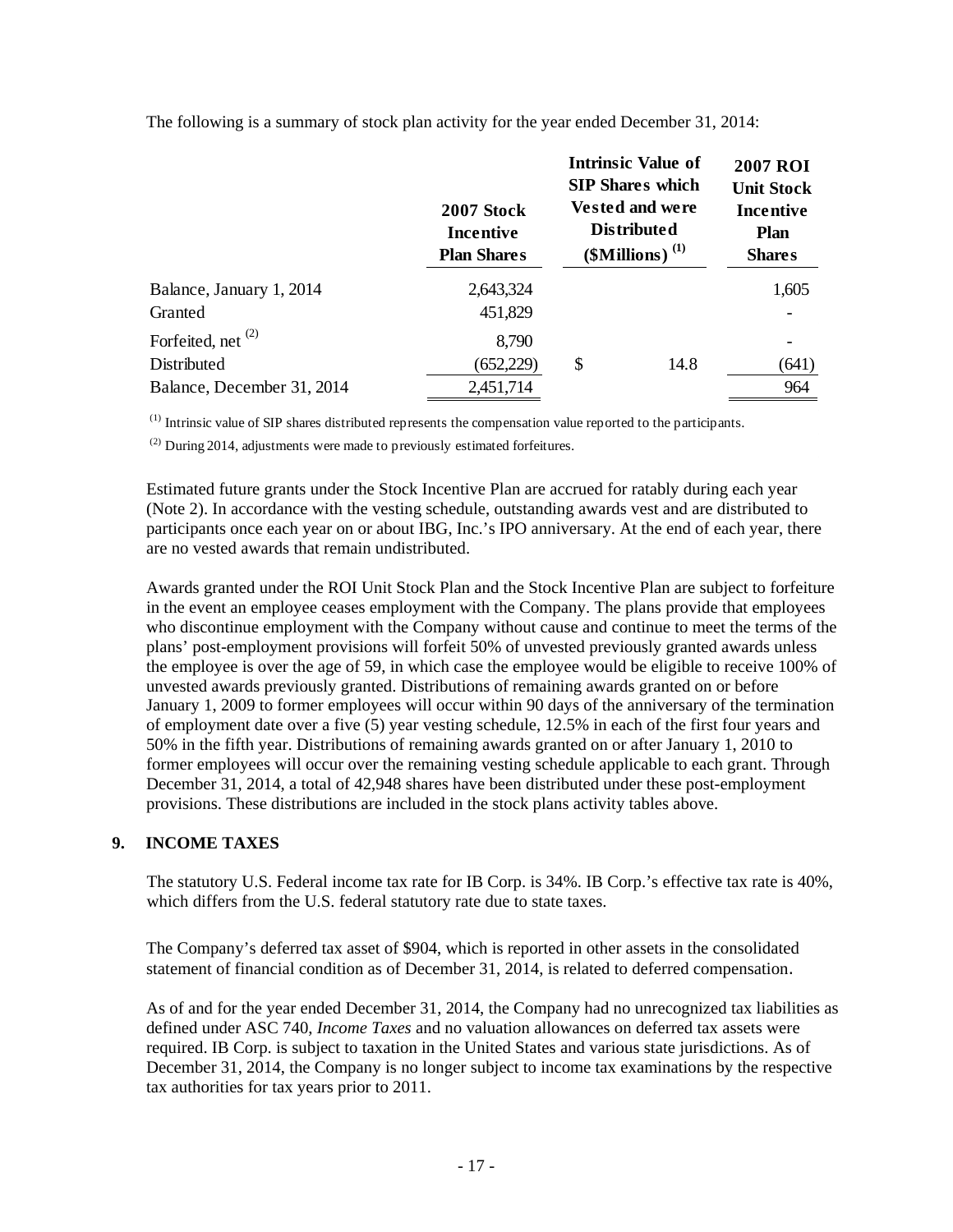#### **10. PROPERTY AND EQUIPMENT**

Property and equipment, which is included in other assets in the consolidated statement of financial condition is comprised of leasehold improvements, computer equipment, computer software and office furniture and equipment.

At December 31, 2014, property and equipment consisted of:

| Leasehold improvements                           | \$<br>9,717 |
|--------------------------------------------------|-------------|
| Computer equipment                               | 6,328       |
| Computer software                                | 170         |
| Office furniture and equipment                   | 1,994       |
|                                                  | 18,209      |
| Less - accumulated depreciation and amortization | (12,361)    |
| Property and equipment, net                      | 5,848       |

## **11. COMMITMENTS, CONTINGENCIES AND GUARANTEES**

### *Litigation*

The Company is subject to certain pending and threatened legal actions which arise out of the normal course of business. Litigation is inherently unpredictable, particularly in proceedings where claimants seek substantial or indeterminate damages, or which are in their early stages. The Company has not been able to quantify the actual loss or range of loss related to such legal proceedings, the manner in which they will be resolved, the timing of final resolution or the ultimate settlement. Management believes that the resolution of these actions will not have a material effect, if any, on the Company's business or financial condition.

On February 3, 2010, Trading Technologies International, Inc. ("Trading Technologies") filed a complaint, in the United States District Court for the Northern District of Illinois Eastern Division, against Interactive Brokers Group, Inc., IBG LLC, IBG Holdings LLC and IBLLC. Thereafter, Trading Technologies dismissed Interactive Brokers Group, Inc. and IBG Holdings LLC from the case, leaving only IBG LLC and IBLLC as defendants ("Defendants"). The operative complaint, as amended, alleges that the Defendants have infringed and continue to infringe twelve U.S. patents held by Trading Technologies. Trading Technologies is seeking, among other things, unspecified damages and injunctive relief. The case is in the early stages and discovery has yet to begin. While it is too early to predict the outcome of the matter, we believe we have meritorious defenses to the allegations made in the complaint and intend to defend ourselves vigorously against them. However, litigation is inherently uncertain and there can be no guarantee that the Company will prevail or that the litigation can be settled on favorable terms.

The Company accounts for potential losses related to litigation in accordance with ASC 450, *Contingencies*. As of December 31, 2014, reserves provided for potential losses related to litigation matters were not material.

#### *Guarantees*

The Company provides guarantees to securities and futures clearinghouses and exchanges which meet the accounting definition of a guarantee under ASC 460, *Guarantees.* Under the standard membership agreement, members are required to guarantee the performance of other members.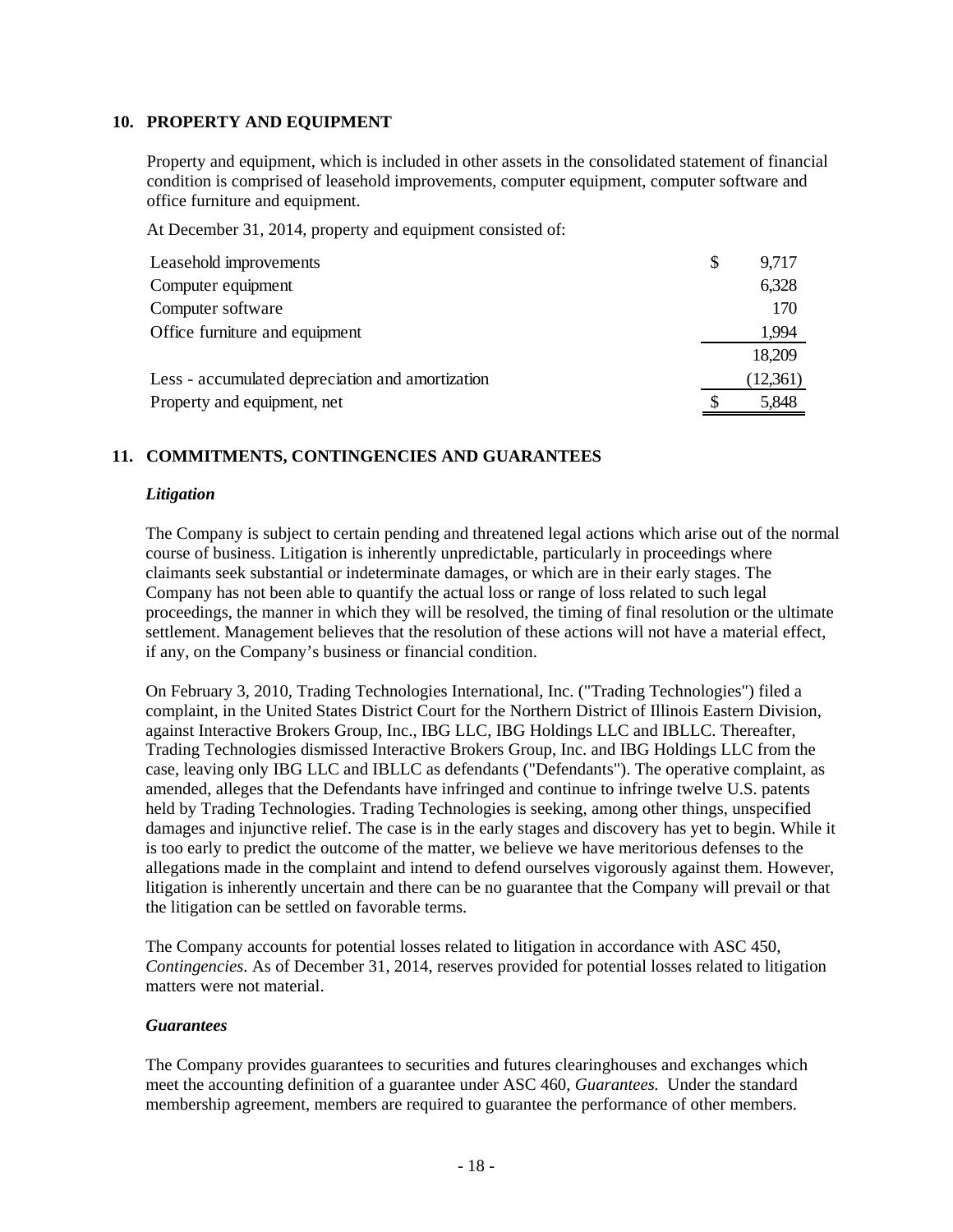Under the agreements, if another member becomes unable to satisfy its obligations to the clearinghouse, other members would be required to meet shortfalls. In the opinion of management, the Company's liability under these arrangements is not quantifiable and could exceed the cash and securities it has posted as collateral. However, the potential for the Company to be required to make payments under these arrangements is remote. Accordingly, no contingent liability is carried in the consolidated statement of financial condition for these arrangements.

In connection with its retail brokerage business, the Company performs securities and commodities execution, clearance and settlement on behalf of its customers for whom it commits to settle trades submitted by such customers with the respective clearing houses. If a customer fails to fulfill its settlement obligation, the Company must fulfill those settlement obligations. The Company is fully secured by assets in customers' accounts and any proceeds received from securities and commodities transactions entered into by the Company on behalf of customers. No contingent liability is carried on the consolidated statement of financial condition for such customer obligations.

#### *Leases*

Directly and through affiliates, the Company has non-cancelable operating leases covering office space. Office space leases are subject to escalation clauses based on specified costs incurred by the landlord and contain renewal elections. As of December 31, 2014, the Company's proportionate share of minimum annual lease commitments totaled \$16.6 million, inclusive of amounts allocated by affiliates, as follows:

| YEAR       |              |
|------------|--------------|
| 2015       | \$<br>4,618  |
| 2016       | 4,760        |
| 2017       | 3,545        |
| 2018       | 3,367        |
| Thereafter | 261          |
|            | \$<br>16,551 |

#### **12. COLLATERALIZED TRANSACTIONS**

The Company enters into securities borrowing and lending transactions and agreements to repurchase and resell securities to finance trading inventory, to obtain securities for settlement and to earn residual interest rate spreads. In addition, the Company's customers pledge their securities owned to collateralize margin loans. Under these transactions, the Company either receives or provides collateral, including equity, corporate debt and U.S. government securities. Under many agreements, the Company is permitted to sell or repledge securities received as collateral and use these securities to secure repurchase agreements, enter into securities lending transactions or deliver these securities to counterparties to cover short positions.

The Company also engages in securities financing transactions with and for customers through margin lending. Customer receivables generated from margin lending activity are collateralized by customer-owned securities held by the Company. Customers' required margin levels and established credit limits are monitored continuously by risk management staff using automated systems. Pursuant to the Company's policy and as enforced by such systems, customers are required to deposit additional collateral or reduce positions, when necessary to avoid automatic liquidation of their positions.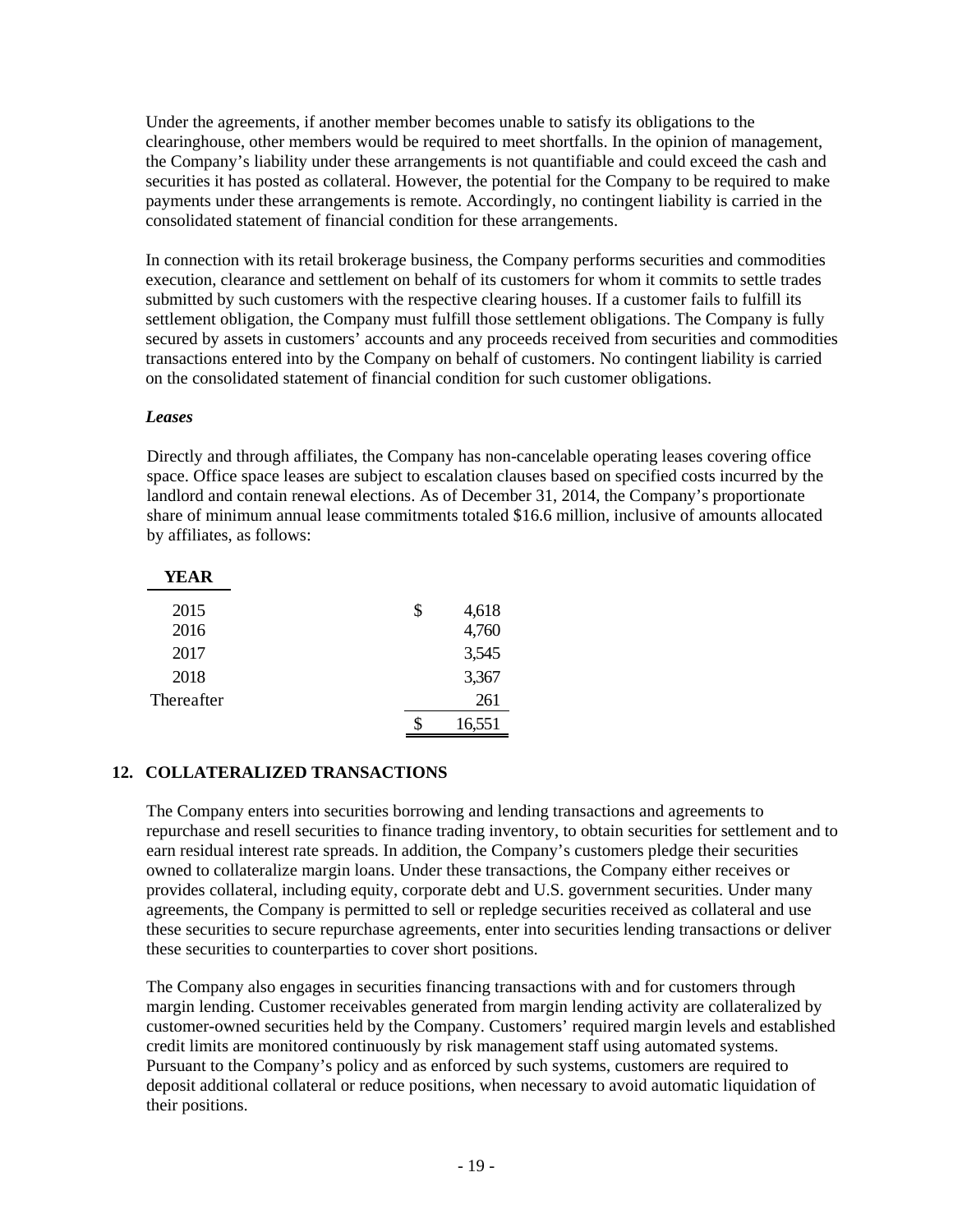Margin loans are extended to customers on a demand basis and are not committed facilities. Factors considered in the acceptance or rejection of margin loans are the amount of the loan, the degree of leverage being employed in the customer account and an overall evaluation of the customer's portfolio to ensure proper diversification or, in the case of concentrated positions, appropriate liquidity of the underlying collateral. Additionally, transactions relating to concentrated or restricted positions are limited or prohibited by raising the level of required margin collateral (to 100% in the extreme case). Underlying collateral for margin loans is evaluated with respect to the liquidity of the collateral positions, valuation of securities, volatility analysis and an evaluation of industry concentrations. Adherence to the Company's collateral policies significantly limits the Company's credit exposure to margin loans in the event of a customer's default. Under margin lending agreements, the Company may request additional margin collateral from customers and may sell securities that have not been paid for or purchase securities sold but not delivered from customers, if necessary. At December 31, 2014, approximately \$16.9 billion of customer margin loans were outstanding.

The following table summarizes amounts related to collateralized transactions at December 31, 2014 (in millions):

|                                     | <b>Permitted</b> | Sold or   |
|-------------------------------------|------------------|-----------|
| Securities received, at fair value: | to Repledge      | Repledged |
| Securities lending transactions     | 10,724.2         | 3,429.3   |
| Agreements to resell <sup>(1)</sup> | 4,259.8          | 4,259.8   |
| Customer margin securities          | 14,478.6         | 5,654.6   |
|                                     | 29,462.6         | 13,343.7  |

 $<sup>(1)</sup>$  At December 31, 2014, \$3.87 billion or 91% of securities acquired through agreements to resell that are shown as</sup> repledged have been deposited in a separate bank account for the exclusive benefit of customers in accordance with SEC Rule 15c3-3.

## **13. SUBSEQUENT EVENTS**

As required by ASC 855, the Company has evaluated subsequent events for adjustment to or disclosure in its consolidated statement of financial condition through the date the consolidated statement of financial condition was issued.

On January 15, 2015, due to the sudden move in the value of the Swiss Franc that followed an unprecedented action by the Swiss National Bank, several of the Company's customers who held currency futures and spot positions suffered losses in excess of their deposits with the Company. The Company took immediate action to hedge its exposure to the foreign currency receivables from these customers. The Company estimates unsecured receivables, net of hedging activity, to be approximately \$129 million. The Company is actively pursuing collection of the debts. The ultimate effect of this incident on the Company's results will depend upon the outcome of the Company's debt collection efforts.

No other recordable or disclosable events occurred.

\*\*\*\*\*\*